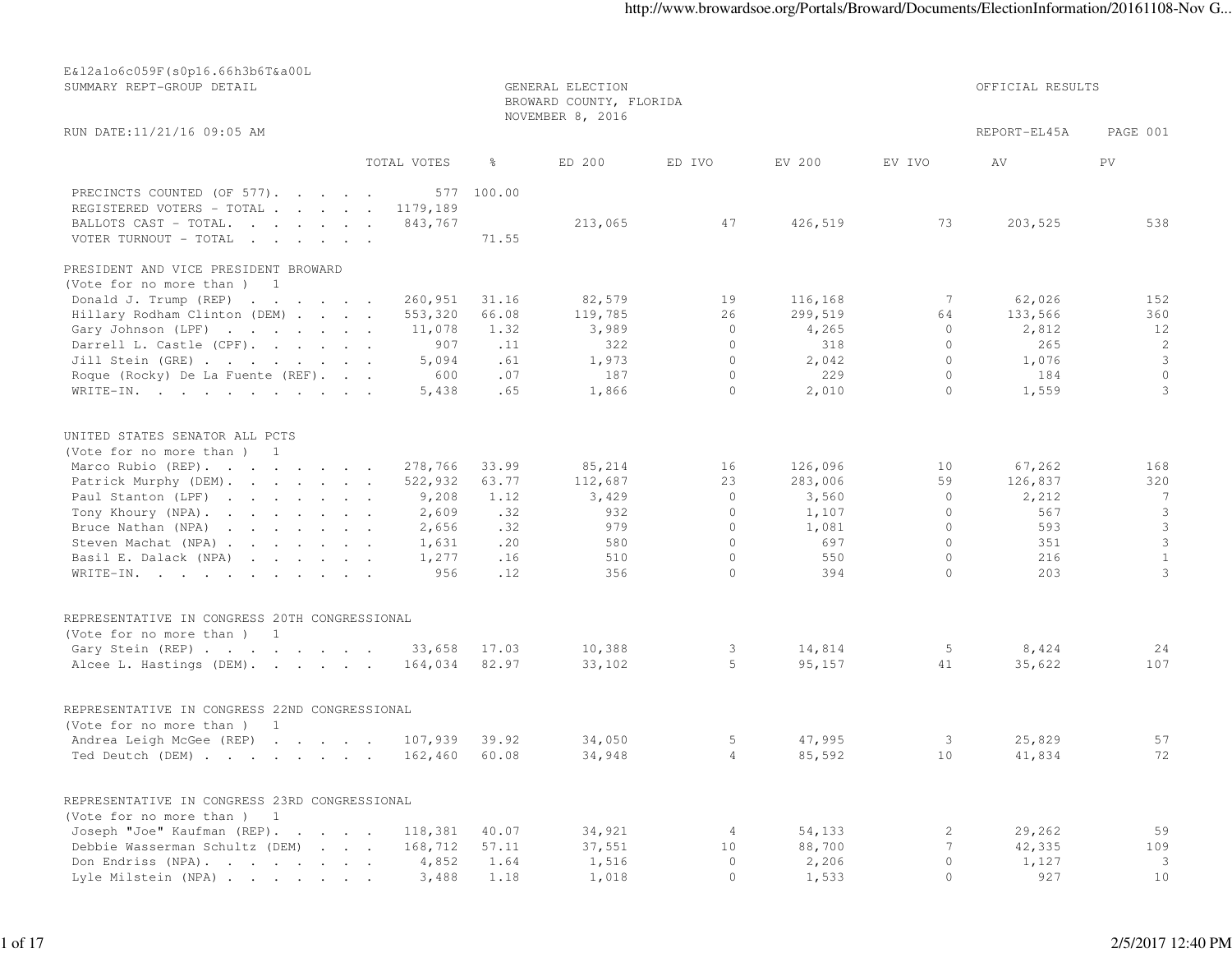| SUMMARY REPT-GROUP DETAIL                                    |                 | OFFICIAL RESULTS |                  |                    |                |                 |                |                |
|--------------------------------------------------------------|-----------------|------------------|------------------|--------------------|----------------|-----------------|----------------|----------------|
| RUN DATE:11/21/16 09:05 AM                                   |                 |                  | NOVEMBER 8, 2016 |                    |                |                 | REPORT-EL45A   | PAGE 002       |
|                                                              | TOTAL VOTES     | ွေ               | ED 200           | ED IVO             | EV 200         | EV IVO          | AV             | PV.            |
| STATE SENATOR 34TH STATE SENATE<br>(Vote for no more than) 1 |                 |                  |                  |                    |                |                 |                |                |
| Antoanet Iotova (REP)                                        | 75,368          | 36.84            | 25, 263          | 4                  | 31,404         | 4               | 18,650         | 43             |
| Gary Farmer (DEM).                                           | 128,640         | 62.89            | 31,356           | 7                  | 62,258         | $\mathbf{2}$    | 34,903         | 114            |
| WRITE-IN.                                                    | 553             | .27              | 188              | $\Omega$           | 210            | $\circ$         | 155            | $\mathbf{0}$   |
| STATE REPRESENTATIVE 93RD STATE HOUSE                        |                 |                  |                  |                    |                |                 |                |                |
| (Vote for no more than) 1                                    |                 |                  |                  |                    |                |                 |                |                |
| George Moraitis (REP)                                        | 45,232          | 53.86            | 14,048           | 3                  | 19,520         | 0               | 11,642         | 19             |
| Ken Keechl (DEM)                                             | 38,743          | 46.14            | 7,690            | $\mathbf{1}$       | 19,691         | $\mathbf{1}$    | 11,335         | 25             |
| STATE REPRESENTATIVE 103RD STATE HOUSE                       |                 |                  |                  |                    |                |                 |                |                |
| (Vote for no more than) 1                                    |                 |                  |                  |                    |                |                 |                |                |
| Manny Diaz Jr. (REP).<br>Ivette Gonzalez Petkovich (DEM)     | 6,005<br>12,041 | 33.28<br>66.72   | 1,333<br>1,766   | $\circ$<br>$\circ$ | 3,043<br>7,648 | 0<br>0          | 1,624<br>2,621 | 5<br>6         |
| STATE REPRESENTATIVE 104TH STATE HOUSE                       |                 |                  |                  |                    |                |                 |                |                |
| (Vote for no more than) 1                                    |                 |                  |                  |                    |                |                 |                |                |
| Oscar Ganem (REP).                                           | 27,751          | 37.57            | 6,485            | $\mathbf{1}$       | 14,562         | 0               | 6,691          | 12             |
| Richard "Rick" Stark (DEM).                                  | 46,108          | 62.43            | 7,934            | $\circ$            | 26,744         | $\circ$         | 11,408         | 22             |
| STATE REPRESENTATIVE 105TH STATE HOUSE                       |                 |                  |                  |                    |                |                 |                |                |
| (Vote for no more than) 1                                    |                 |                  |                  |                    |                |                 |                |                |
| Carlos Trujillo (REP)                                        | 2,981           | 38.29            | 815              | 0                  | 1,406          | 0               | 758            | $\overline{c}$ |
| Patricio Moreno (DEM)                                        | 4,804           | 61.71            | 679              | $\circ$            | 3,069          | $\circ$         | 1,055          | $\mathbf{1}$   |
| CLERK OF THE CIRCUIT COURT ALL PCTS                          |                 |                  |                  |                    |                |                 |                |                |
| (Vote for no more than) 1                                    |                 |                  |                  |                    |                |                 |                |                |
| Brenda D. Forman (DEM)                                       | 637,522         | 96.70            | 149,548          | 23                 | 332,763        | 58              | 154,741        | 389            |
| WRITE-IN.                                                    | 21,761          | 3.30             | 6,576            | 1                  | 10,398         | $\circ$         | 4,774          | 12             |
| SHERIFF ALL PCTS                                             |                 |                  |                  |                    |                |                 |                |                |
| (Vote for no more than)<br>$\overline{1}$                    |                 |                  |                  |                    |                |                 |                |                |
| Santiago Vazquez (REP)                                       | 216,321         | 27.39            | 67,251           | 10                 | 99,086         | $7\phantom{.0}$ | 49,828         | 139            |
| Scott Israel (DEM)                                           | 571,044         | 72.32            | 127,363          | 25                 | 302,931        | 59              | 140,337        | 329            |
| WRITE-IN.                                                    | 2,279           | .29              | 685              | $\mathbf{1}$       | 1,007          | $\circ$         | 582            | $\overline{4}$ |
| SUPERVISOR OF ELECTIONS ALL PCTS                             |                 |                  |                  |                    |                |                 |                |                |
| (Vote for no more than) 1<br>Brenda C. Snipes (DEM)          | 657,167         | 96.71            | 152,800          | 30                 | 341,046        | 59              | 162,826        | 406            |
| WRITE-IN.                                                    | 22,338          | 3.29             | 7,347            | $\circ$            | 10,241         | $\circ$         | 4,739          | 11             |
|                                                              |                 |                  |                  |                    |                |                 |                |                |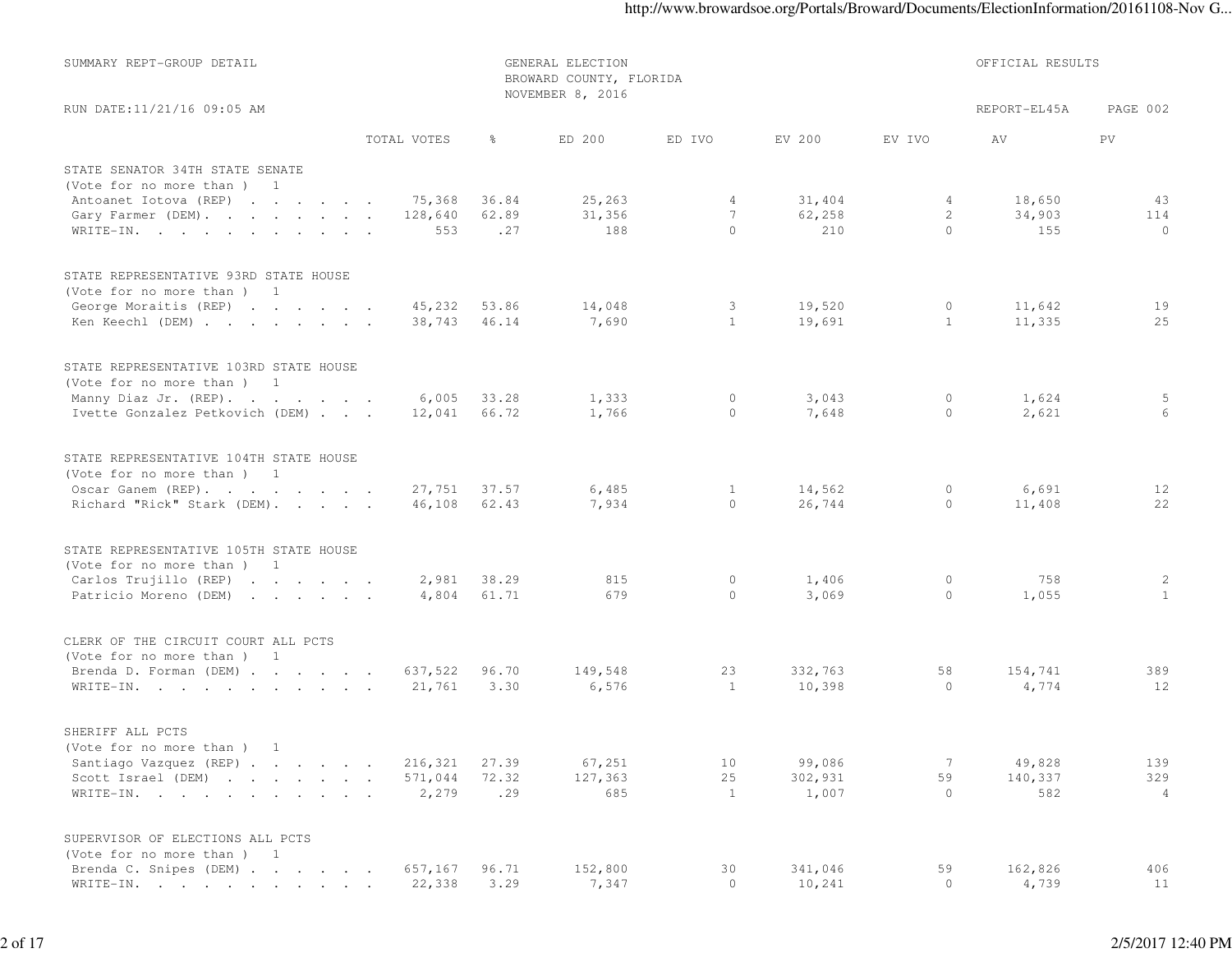| SUMMARY REPT-GROUP DETAIL                                                                                                    |                    | GENERAL ELECTION<br>BROWARD COUNTY, FLORIDA | OFFICIAL RESULTS  |                       |                   |              |                   |            |
|------------------------------------------------------------------------------------------------------------------------------|--------------------|---------------------------------------------|-------------------|-----------------------|-------------------|--------------|-------------------|------------|
| RUN DATE:11/21/16 09:05 AM                                                                                                   |                    |                                             | NOVEMBER 8, 2016  |                       |                   |              | REPORT-EL45A      | PAGE 003   |
|                                                                                                                              | TOTAL VOTES        | $\frac{6}{6}$                               | ED 200            | ED IVO                | EV 200            | EV IVO       | AV                | PV.        |
| COUNTY COMMISSIONER DISTRICT 3                                                                                               |                    |                                             |                   |                       |                   |              |                   |            |
| (Vote for no more than) 1<br>Randal Cutter (REP)                                                                             | 28,477             | 30.72                                       | 7,945             | $\mathcal{S}$         | 14,096            | 2            | 6,421             | 10         |
| Michael Udine (DEM)                                                                                                          | 64,021             | 69.05                                       | 13,060            | $\overline{c}$        | 35,482            | 10           | 15,441            | 26         |
| WRITE-IN.                                                                                                                    | 214                | .23                                         | 61                | $\circ$               | 123               | $\circ$      | 30                | $\circ$    |
| COUNTY COMMISSIONER DISTRICT 5                                                                                               |                    |                                             |                   |                       |                   |              |                   |            |
| (Vote for no more than) 1                                                                                                    |                    |                                             |                   |                       |                   |              |                   |            |
| Chuck Lanza (REP).<br>Steven A. "Steve" Geller (DEM)                                                                         | 36,823<br>53,120   | 40.94<br>59.06                              | 10,811<br>11,777  | 2<br>6                | 17,312<br>27,963  | 0<br>$\circ$ | 8,673<br>13,347   | 25<br>27   |
| COUNTY COMMISSIONER DISTRICT 9                                                                                               |                    |                                             |                   |                       |                   |              |                   |            |
| (Vote for no more than) 1                                                                                                    |                    |                                             |                   |                       |                   |              |                   |            |
| Dale V.C. Holness (DEM).                                                                                                     | 72,211             | 98.08                                       | 15,680            | 3                     | 40,390            | 28           | 16,068            | 42         |
| WRITE-IN.                                                                                                                    | 1,412              | 1.92                                        | 390               | $\circ$               | 648               | $\circ$      | 373               | 1          |
| CANADY ALL PCTS                                                                                                              |                    |                                             |                   |                       |                   |              |                   |            |
| (Vote for no more than) 1                                                                                                    |                    |                                             |                   |                       |                   |              |                   |            |
| YES/SI/WI                                                                                                                    | 475,024            | 70.97                                       | 117,067           | 25                    | 239, 471          | 38           | 118,157           | 266        |
| $NO/NO/NON$                                                                                                                  | 194,319            | 29.03                                       | 49,113            | -5                    | 99,912            | 14           | 45,146            | 129        |
| LABARGA ALL PCTS                                                                                                             |                    |                                             |                   |                       |                   |              |                   |            |
| (Vote for no more than) 1                                                                                                    |                    |                                             |                   |                       |                   |              |                   |            |
| YES/SI/WI                                                                                                                    | 462,459            | 69.52                                       | 110,375           | 20                    | 233,554           | 40           | 118,202           | 268        |
| $NO/NO/NON$                                                                                                                  | 202,725            | 30.48                                       | 54,762            | 10                    | 103,871           | 11           | 43,940            | 131        |
| POLSTON ALL PCTS                                                                                                             |                    |                                             |                   |                       |                   |              |                   |            |
| (Vote for no more than) 1                                                                                                    |                    |                                             |                   |                       |                   |              |                   |            |
| YES/SI/WI<br>$\text{NO/NO/NON} \quad . \quad . \quad . \quad . \quad . \quad . \quad . \quad . \quad . \quad .$              | 469,279<br>189,193 | 71.27<br>28.73                              | 114,561<br>48,785 | 22<br>8               | 234,626<br>98,957 | 37<br>13     | 119,777<br>41,293 | 256<br>137 |
|                                                                                                                              |                    |                                             |                   |                       |                   |              |                   |            |
| CIKLIN ALL PCTS                                                                                                              |                    |                                             |                   |                       |                   |              |                   |            |
| (Vote for no more than) 1                                                                                                    |                    |                                             |                   |                       |                   |              |                   |            |
| YES/SI/WI<br>the contract of the contract of the contract of the contract of the contract of the contract of the contract of | 481,833            | 74.27                                       | 115,268           | 20<br>$7\overline{ }$ | 244,431           | 39           | 121,818           | 257        |
| $NO/NO/NON$                                                                                                                  | 166,912            | 25.73                                       | 45,759            |                       | 84,568            | 12           | 36,439            | 127        |
| DAMOORGIAN ALL PCTS                                                                                                          |                    |                                             |                   |                       |                   |              |                   |            |
| (Vote for no more than)                                                                                                      |                    |                                             |                   |                       |                   |              |                   |            |
| YES/SI/WI<br>$\sim$ $\sim$<br>$NO/NO/NON$                                                                                    | 472,818<br>173,017 | 73.21<br>26.79                              | 113,758<br>46,439 | 21<br>8               | 238,490<br>89,074 | 31<br>19     | 120,254<br>37,352 | 264<br>125 |
| SUMMARY REPT-GROUP DETAIL                                                                                                    |                    |                                             | GENERAL ELECTION  |                       |                   |              | OFFICIAL RESULTS  |            |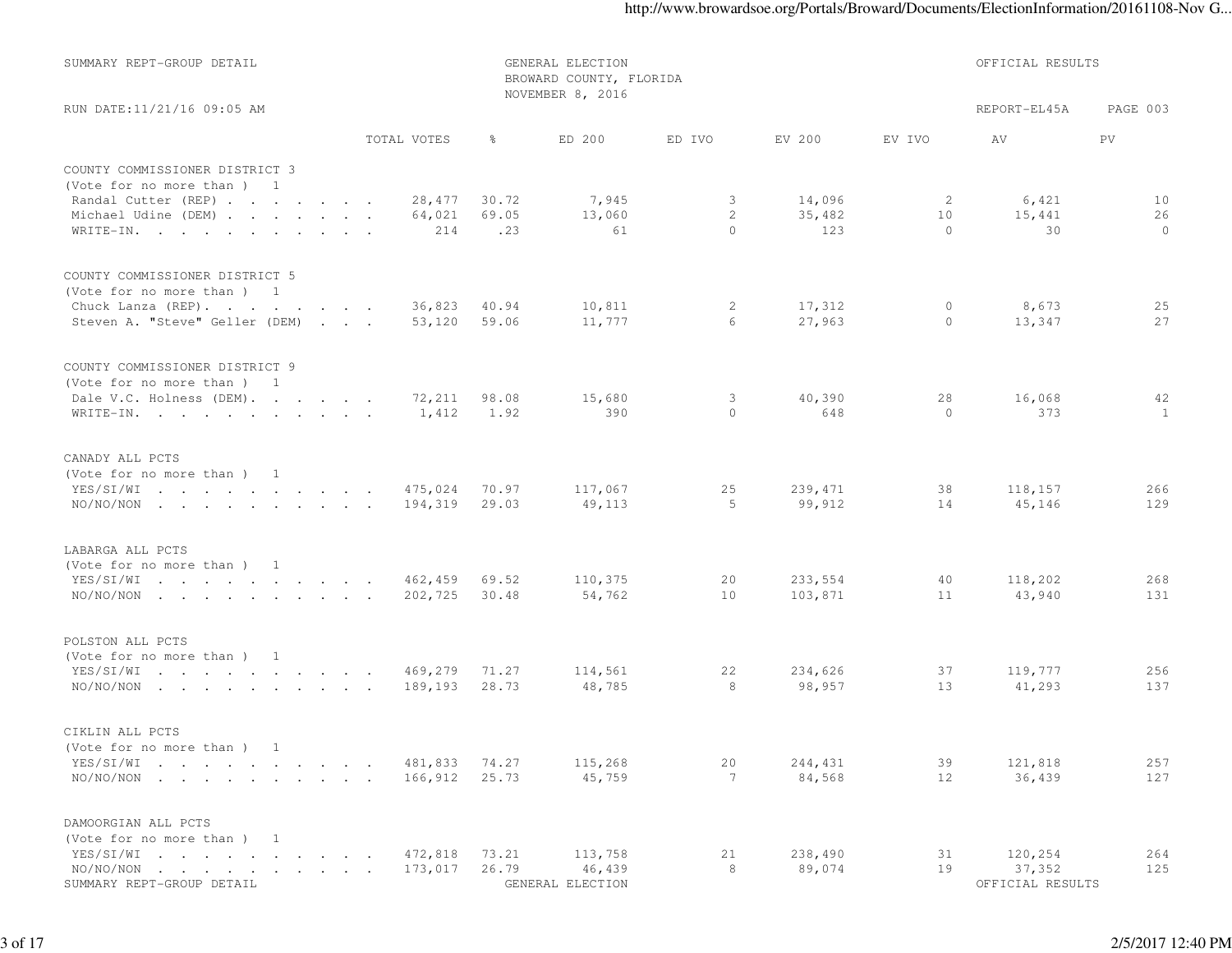NOVEMBER 8, 2016RUN DATE:11/21/16 09:05 AM **REPORT-EL45A** PAGE 004 TOTAL VOTES % ED 200 ED IVO EV 200 EV IVO AV PVGERBER ALL PCTS (Vote for no more than ) 1 YES/SI/WI . . . . . . . . . . 487,164 75.25 116,828 21 244,462 34 125,548 271120 NO/NO/NON . . . . . . . . 160,251 24.75 43,607 1 7 83,513 17 32,987 GROSS ALL PCTS (Vote for no more than ) 1 YES/SI/WI . . . . . . . . . . 467,655 72.51 110,295 18 236,621 36 120,424 261127 NO/NO/NON . . . . . . . 177,277 27.49 49,299 1 7 90,314 14 37,516 LEVINE ALL PCTS (Vote for no more than ) 1 YES/SI/WI . . . . . . . . . . 462,872 73.12 109,731 18 234,013 34 118,816 260117 NO/NO/NON . . . . . . . . 170,188 26.88 46,209 1 7 87,537 17 36,301 MAY ALL PCTS (Vote for no more than ) 1 YES/SI/WI . . . . . . . . . . 487,129 76.88 115,679 17 246,507 35 124,625 266107 NO/NO/NON . . . . . . . . 146,459 23.12 40,299 8 8 75,218 16 30,811 CIRCUIT JUDGE, CIRCUIT 17 GROUP 9 ALL PCTS(Vote for no more than ) 1 Andrea Ruth Gundersen . . . . . 337,708 56.60 86,175 15 173,941 29 77,342 206 154 Lea P. Krauss . . . . . . . 258,938 43.40 59,600 9 130,795 21 68,359 CIRCUIT JUDGE, CIRCUIT 17 GROUP 15 ALL PCTS(Vote for no more than ) 1 Barbara Roseann Duffy . . . . . . 360,390 60.53 94,148 16 183,609 33 82,346 238121 Abbe Sheila Rifkin . . . . . . 235,017 39.47 51,434 8 118,922 16 64,516 COUNTY COURT JUDGE, GROUP 3 ALL PCTS(Vote for no more than ) 1 Florence Taylor Barner . . . . . . 355,350 59.70 88,148 18 181,983 31 84,935 235108 Rhoda Sokoloff. . . . . . . 239,854 40.30 56,321 5 121,480 17 61,923 COUNTY COURT JUDGE, GROUP 7 ALL PCTS(Vote for no more than ) 1 Nina Weatherly Di Pietro . . . . . 306,096 51.55 76,587 11 155,388 21 73,880 209145 Ian Richards . . . . . . . 287,666 48.45 67,367 13 147,806 28 72,307 SUMMARY REPT-GROUP DETAIL GENERAL ELECTION OFFICIAL RESULTSBROWARD COUNTY, FLORIDA

BROWARD COUNTY, FLORIDA

NOVEMBER 8, 2016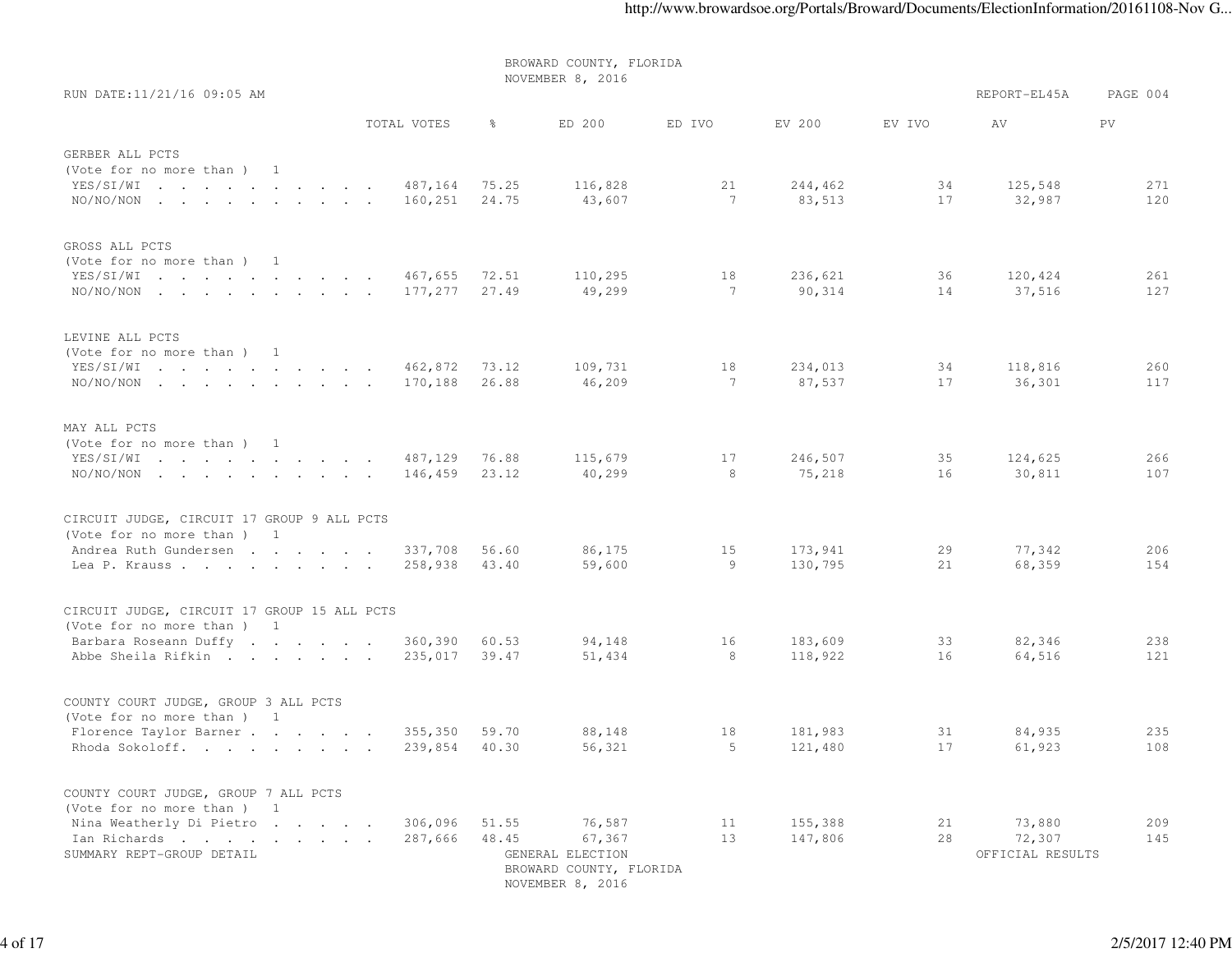| RUN DATE:11/21/16 09:05 AM                    |             |       |                         |              |         |              | REPORT-EL45A     | PAGE 005          |
|-----------------------------------------------|-------------|-------|-------------------------|--------------|---------|--------------|------------------|-------------------|
|                                               | TOTAL VOTES | ⊱     | ED 200                  | ED IVO       | EV 200  | EV IVO       | AV               | PV                |
| COUNTY COURT JUDGE, GROUP 14 ALL PCTS         |             |       |                         |              |         |              |                  |                   |
| (Vote for no more than ) 1                    |             |       |                         |              |         |              |                  |                   |
| Kim Theresa Mollica                           | 344,793     | 58.95 | 84,132                  | 12           | 178,489 | 30           | 81,934           | 196               |
| Bradford A. Peterson.                         | 240,066     | 41.05 | 58,884                  | 12           | 118,477 | 19           | 62,531           | 143               |
|                                               |             |       |                         |              |         |              |                  |                   |
| BROWARD SOIL & WATER CON DIST SEAT 3 ALL PCTS |             |       |                         |              |         |              |                  |                   |
| (Vote for no more than) 1                     |             |       |                         |              |         |              |                  |                   |
| Jelani Anthony Harvey                         | 345,799     | 58.71 | 81,668                  | 14           | 183,576 | 39           | 80,271           | 231               |
| Rico Petrocelli                               | 243,174     | 41.29 | 63,516                  | 12           | 116,593 | 11           | 62,920           | 122               |
| BROWARD SOIL & WATER CON DIST SEAT 5 ALL PCTS |             |       |                         |              |         |              |                  |                   |
| (Vote for no more than) 1                     |             |       |                         |              |         |              |                  |                   |
| Richard DeNapoli                              | 264,637     | 45.19 | 70,796                  | 13           | 132,205 | 17           | 61,428           | 178               |
| Fred Segal.                                   | 321,010     | 54.81 | 73,075                  | 11           | 165,419 | 32           | 82,307           | 166               |
| SBDD ZONE 6 SB DRAIN DIST ZONE 6              |             |       |                         |              |         |              |                  |                   |
| (Vote for no more than) 1                     |             |       |                         |              |         |              |                  |                   |
| Tom Good.                                     | 8,337       | 60.62 | 2,100                   | $\mathbf{1}$ | 4,480   | $\mathbf{1}$ | 1,752            | 3                 |
| Jack McCluskey.                               | 5,417       | 39.38 | 1,142                   | $\circ$      | 2,883   | $\circ$      | 1,390            | 2                 |
|                                               |             |       |                         |              |         |              |                  |                   |
| CORAL BAY CDD SEAT 1                          |             |       |                         |              |         |              |                  |                   |
| (Vote for no more than) 1                     |             |       |                         |              |         |              |                  |                   |
| Tina Hagen                                    | 896         | 79.72 | 318                     | $\circ$      | 400     | 0            | 178              | 0                 |
| Alan J. Kapalka                               | 228         | 20.28 | 88                      | $\circ$      | 107     | $\circ$      | 33               | $\circ$           |
| GRIFFIN LAKES CDD, SEAT 4 GRIFFIN LAKES CCD   |             |       |                         |              |         |              |                  |                   |
| (Vote for no more than) 1                     |             |       |                         |              |         |              |                  |                   |
| Madeline T. Di Como                           | 168         | 67.74 | 39                      | $\circ$      | 74      | 0            | 55               | 0                 |
| Juan Carlos Solis.                            | 80          | 32.26 | 32                      | $\Omega$     | 29      | $\circ$      | 19               | $\circ$           |
| TURTLE RUN CDD, SEAT 4                        |             |       |                         |              |         |              |                  |                   |
| (Vote for no more than ) 1                    |             |       |                         |              |         |              |                  |                   |
| Eugene "Skip" Carney.                         | 811         | 58.05 | 260                     | 0            | 406     | 0            | 144              |                   |
|                                               | 586         | 41.95 | 109                     | $\circ$      | 339     | $\circ$      | 136              | $\mathbf{1}$<br>2 |
| Steve Greenbaum                               |             |       |                         |              |         |              |                  |                   |
| WALNUT CREEK CDD, SEAT 5 WALNUT CREEK CCD     |             |       |                         |              |         |              |                  |                   |
| (Vote for no more than ) 1                    |             |       |                         |              |         |              |                  |                   |
| Elina Levenson.                               | 420         | 39.89 | 169                     | $\circ$      | 163     | 0            | 88               | $\circ$           |
| Patrick L. Sabbatino.                         | 386         | 36.66 | 154                     | $\circ$      | 150     | $\circ$      | 81               | $\mathbf{1}$      |
| Mendel Schectman                              | 247         | 23.46 | 131                     | $\Omega$     | 66      | $\circ$      | 50               | $\mathbf{0}$      |
| SUMMARY REPT-GROUP DETAIL                     |             |       | GENERAL ELECTION        |              |         |              | OFFICIAL RESULTS |                   |
|                                               |             |       | BROWARD COUNTY, FLORIDA |              |         |              |                  |                   |
|                                               |             |       | NOVEMBER 8, 2016        |              |         |              |                  |                   |
| RUN DATE:11/21/16 09:05 AM                    |             |       |                         |              |         |              | REPORT-EL45A     | PAGE 006          |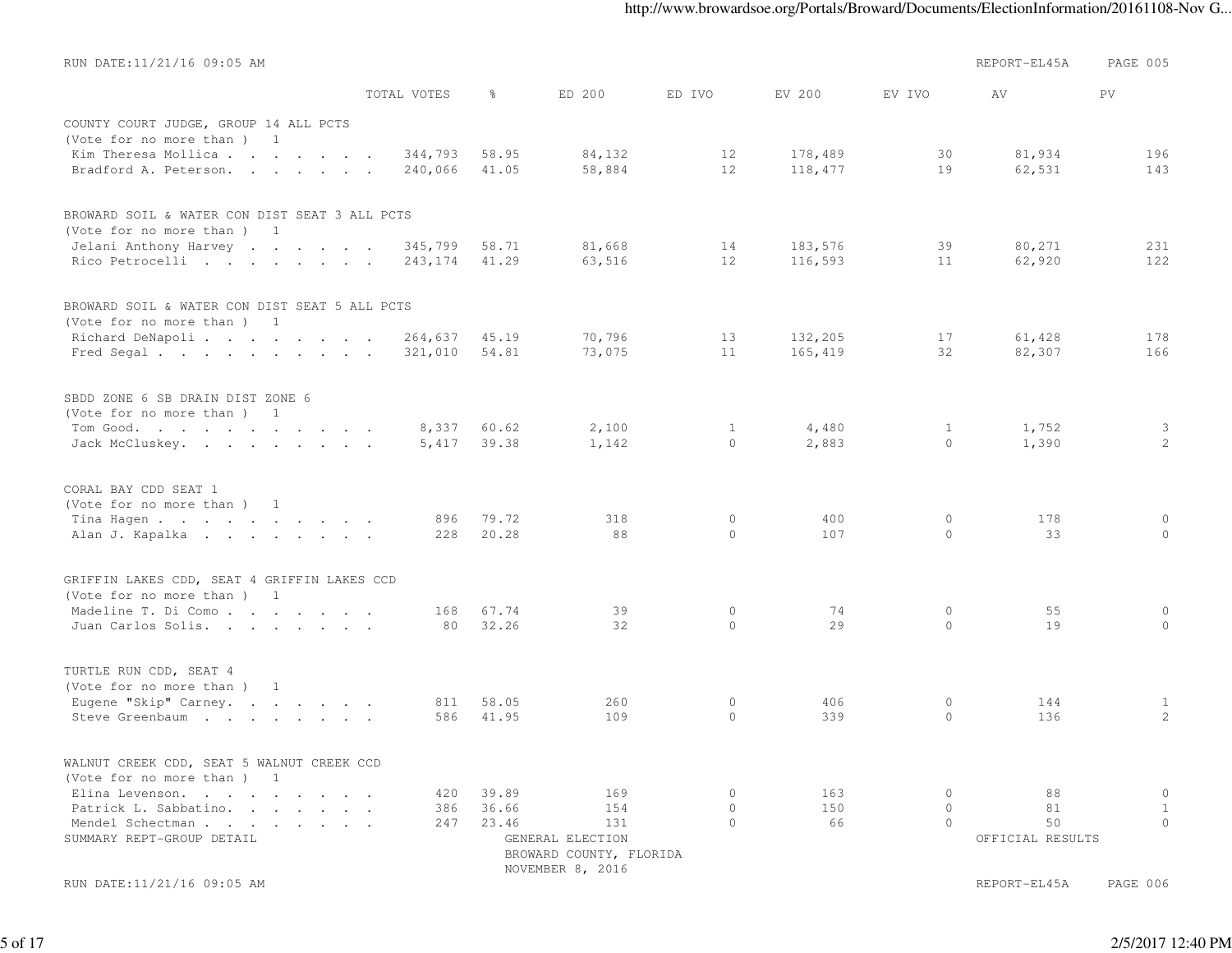|                                            | TOTAL VOTES | ိင    | ED 200                                      | ED IVO       | EV 200 | EV IVO       | AV               | PV             |
|--------------------------------------------|-------------|-------|---------------------------------------------|--------------|--------|--------------|------------------|----------------|
| CITY COMMISSION DISTRICT FOUR COOPER CITY  |             |       |                                             |              |        |              |                  |                |
| (Vote for no more than)<br>$\sim$ 1        |             |       |                                             |              |        |              |                  |                |
| James (Jamie) Curran.                      | 9,373       | 62.49 | 2,856                                       | $\mathbf{2}$ | 4,402  | $\circ$      | 2,109            | 4              |
| Amy Rosen                                  | 5,627       | 37.51 | 1,538                                       | 2            | 2,613  | $\Omega$     | 1,472            | 2              |
|                                            |             |       |                                             |              |        |              |                  |                |
| CITY COMMISSIONER SEAT 3 CORAL SPRINGS     |             |       |                                             |              |        |              |                  |                |
| (Vote for no more than ) 1                 |             |       |                                             |              |        |              |                  |                |
| Karen Jones.                               | 21,456      | 44.12 | 4,835                                       | $\mathbf{1}$ | 12,022 | $\circ$      | 4,588            | 10             |
| Larry Vignola                              | 27,172      | 55.88 | 6,318                                       | 2            | 14,726 | $\mathbf{1}$ | 6,112            | 13             |
|                                            |             |       |                                             |              |        |              |                  |                |
| SEAT 3 HALLANDALE BEACH                    |             |       |                                             |              |        |              |                  |                |
| (Vote for no more than) 1                  |             |       |                                             |              |        |              |                  |                |
| William 'Bill' Julian                      | 5,034       | 42.18 | 1,338                                       | $\circ$      | 2,579  | $\circ$      | 1,116            | $\mathbf{1}$   |
| Anabelle Taub                              | 6,901       | 57.82 | 1,572                                       | $\mathbf{1}$ | 3,531  | $\mathbf{1}$ | 1,791            | 5              |
|                                            |             |       |                                             |              |        |              |                  |                |
| SEAT 4 HALLANDALE BEACH                    |             |       |                                             |              |        |              |                  |                |
| (Vote for no more than) 1                  |             |       |                                             |              |        |              |                  |                |
| Ann "Annie" Henigson.                      | 2,097       | 17.63 | 572                                         | $\circ$      | 1,024  | $\circ$      | 499              | 2              |
| Michele Lazarow                            | 6,010       | 50.52 | 1,361                                       | $\mathbf{1}$ | 3,063  | 2            | 1,580            | $\mathbf{3}$   |
| Alexander Samuel Lewy                      | 3,789       | 31.85 | 953                                         | $\Omega$     | 2,021  | $\Omega$     | 814              | $\mathbf{1}$   |
| MAYOR HOLLYWOOD                            |             |       |                                             |              |        |              |                  |                |
| (Vote for no more than) 1                  |             |       |                                             |              |        |              |                  |                |
| Patricia (Patty) Asseff.                   | 11,958      | 21.71 | 3,802                                       | $\mathbf{2}$ | 5,085  | $\circ$      | 3,054            | 15             |
| Joshua "Josh" Levy                         | 27,856      | 50.57 | 8,296                                       | $\mathbf{1}$ | 12,777 | $\circ$      | 6,750            | 32             |
| Orlando Raez                               | 2,801       | 5.09  | 910                                         | $\Omega$     | 1,241  | $\circ$      | 646              | $\overline{4}$ |
| Eleanor Sobel                              | 12,464      | 22.63 | 3,268                                       | $\mathbf{1}$ | 5,255  | $\bigcap$    | 3,929            | 11             |
|                                            |             |       |                                             |              |        |              |                  |                |
| COMMISSIONER - District 1 HOLLYWOOD DIST 1 |             |       |                                             |              |        |              |                  |                |
| (Vote for no more than ) 1                 |             |       |                                             |              |        |              |                  |                |
| Debra A. Case                              | 2,701       | 28.55 | 696                                         | $\circ$      | 1,143  | $\circ$      | 860              | 2              |
| Victor P. DeBianchi, Jr.                   | 2,220       | 23.47 | 635                                         | $\Omega$     | 873    | $\Omega$     | 712              | $\circ$        |
| Itzhack Feldman                            | 1,083       | 11.45 | 251                                         | $\circ$      | 487    | $\circ$      | 345              | $\circ$        |
| Stacey Kotzen                              | 2,411       | 25.49 | 738                                         | $\circ$      | 1,053  | $\circ$      | 617              | 3              |
| Luis H. Prada                              | 1,045       | 11.05 | 339                                         | $\Omega$     | 454    | $\Omega$     | 252              | $\Omega$       |
| COMMISSIONER - District 2 HOLLYWOOD DIST 2 |             |       |                                             |              |        |              |                  |                |
| (Vote for no more than ) 1                 |             |       |                                             |              |        |              |                  |                |
| Tim Burton                                 | 2,279       | 32.99 | 703                                         | $\mathbf{1}$ | 1,086  | $\circ$      | 484              | 5              |
| Peter D. Hernandez                         | 2,824       | 40.88 | 805                                         | $\circ$      | 1,404  | $\circ$      | 611              | 4              |
|                                            |             | 26.13 | 436                                         | $\Omega$     | 970    | $\circ$      | 396              | 3              |
| Maria Jackson<br>SUMMARY REPT-GROUP DETAIL | 1,805       |       |                                             |              |        |              |                  |                |
|                                            |             |       | GENERAL ELECTION                            |              |        |              | OFFICIAL RESULTS |                |
|                                            |             |       | BROWARD COUNTY, FLORIDA<br>NOVEMBER 8, 2016 |              |        |              |                  |                |
| RUN DATE:11/21/16 09:05 AM                 |             |       |                                             |              |        |              | REPORT-EL45A     | PAGE 007       |
|                                            |             |       |                                             |              |        |              |                  |                |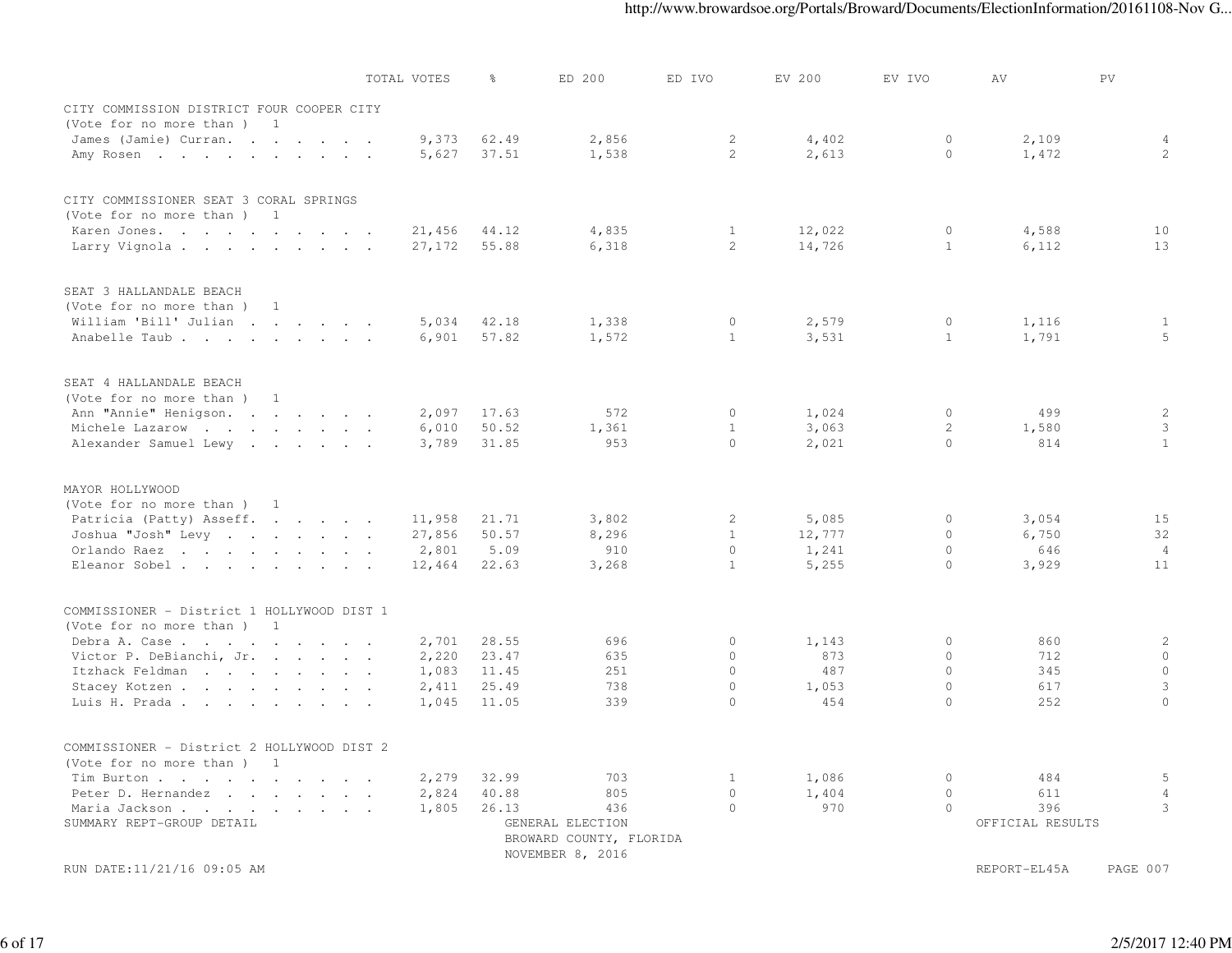|                                            | TOTAL VOTES | ိင    | ED 200                                      | ED IVO       | EV 200 | EV IVO         | AV               | PV             |
|--------------------------------------------|-------------|-------|---------------------------------------------|--------------|--------|----------------|------------------|----------------|
| COMMISSIONER - District 4 HOLLYWOOD DIST 4 |             |       |                                             |              |        |                |                  |                |
| (Vote for no more than) 1                  |             |       |                                             |              |        |                |                  |                |
| Dick Blattner                              | 4,563       | 56.73 | 1,272                                       | $\circ$      | 1,761  | $\circ$        | 1,529            | 1              |
| Barry Faske.                               | 3,481       | 43.27 | 1,230                                       | $\Omega$     | 1,400  | $\circ$        | 847              | $\overline{4}$ |
|                                            |             |       |                                             |              |        |                |                  |                |
| COMMISSIONER - District 6 HOLLYWOOD DIST 6 |             |       |                                             |              |        |                |                  |                |
| (Vote for no more than) 1                  |             |       |                                             |              |        |                |                  |                |
| Jeffrey "Jeff" Ladner                      | 2,527       | 35.08 | 778                                         | $\circ$      | 1,117  | $\circ$        | 629              | 3              |
| Linda Sherwood.                            | 4,677       | 64.92 | 1,347                                       | $\mathbf{1}$ | 2,073  | $\circ$        | 1,252            | $\overline{4}$ |
| MAYOR LAUDERDALE LAKES                     |             |       |                                             |              |        |                |                  |                |
| (Vote for no more than) 1                  |             |       |                                             |              |        |                |                  |                |
| Edwina Coleman.                            | 3,741       | 33.80 | 690                                         | $\circ$      | 2,124  | 3              | 918              | 6              |
| Hazelle Rogers.                            | 7,328       | 66.20 | 1,424                                       | $\circ$      | 4,150  | $\overline{4}$ | 1,747            | $\mathbf{3}$   |
|                                            |             |       |                                             |              |        |                |                  |                |
| COMMISSIONER - SEAT 3 LAUDERDALE LAKES     |             |       |                                             |              |        |                |                  |                |
| (Vote for no more than) 1                  |             |       |                                             |              |        |                |                  |                |
| Veronica Edwards Phillips                  | 6,342       | 63.99 | 1,332                                       | $\circ$      | 3,632  | 4              | 1,369            | 5              |
| Eileen Rathery.                            | 3,569       | 36.01 | 615                                         | $\Omega$     | 1,948  | 2              | 1,001            | 3              |
| COMMISSIONER - SEAT 4 LAUDERDALE LAKES     |             |       |                                             |              |        |                |                  |                |
| (Vote for no more than ) 1                 |             |       |                                             |              |        |                |                  |                |
| Sandra "Sandy" Davey.                      | 4,544       | 44.67 | 753                                         | $\circ$      | 2,666  | 3              | 1,116            | 6              |
| Paul F Martin                              | 2,010       | 19.76 | 376                                         | $\circ$      | 1,204  | $\circ$        | 428              | 2              |
| Larry G. Striggles                         | 3,619       | 35.57 | 880                                         | $\cap$       | 1,833  | 3              | 902              | $\mathbf{1}$   |
| SEAT #1 COMMISSIONER LAUDERHILL            |             |       |                                             |              |        |                |                  |                |
| (Vote for no more than) 1                  |             |       |                                             |              |        |                |                  |                |
| Howard Berger                              | 12,512      | 50.58 | 2,475                                       | $\circ$      | 6,539  | 5              | 3,490            | 3              |
| Richard Campbell                           | 10,966      | 44.33 | 2,220                                       | $\circ$      | 6,691  | 5              | 2,034            | 16             |
| Berisford Edwards.                         | 1,261       | 5.10  | 274                                         | $\Omega$     | 674    | $\Omega$       | 312              | $\mathbf{1}$   |
|                                            |             |       |                                             |              |        |                |                  |                |
| SEAT #2 COMMISSIONER LAUDERHILL            |             |       |                                             |              |        |                |                  |                |
| (Vote for no more than) 1                  |             |       |                                             |              |        |                |                  |                |
| Ferdinand Bristol.                         | 4,821       | 20.92 | 1,025                                       | $\circ$      | 2,814  | 3              | 976              | 3              |
| Ken Thurston                               | 18,221      | 79.08 | 3,671                                       | $\circ$      | 10,097 | 8              | 4,429            | 16             |
| SEAT #3 COMMISSIONER LAUDERHILL            |             |       |                                             |              |        |                |                  |                |
| (Vote for no more than) 1                  |             |       |                                             |              |        |                |                  |                |
| M. Margaret Bates.                         | 13,545      | 57.17 | 2,394                                       | $\circ$      | 7,491  | 6              | 3,644            | 10             |
| Mae Smith                                  | 10,146      | 42.83 | 2,401                                       | $\Omega$     | 5,822  | 5              | 1,908            | 10             |
| SUMMARY REPT-GROUP DETAIL                  |             |       | GENERAL ELECTION                            |              |        |                | OFFICIAL RESULTS |                |
|                                            |             |       | BROWARD COUNTY, FLORIDA<br>NOVEMBER 8, 2016 |              |        |                |                  |                |
| RUN DATE:11/21/16 09:05 AM                 |             |       |                                             |              |        |                | REPORT-EL45A     | PAGE 008       |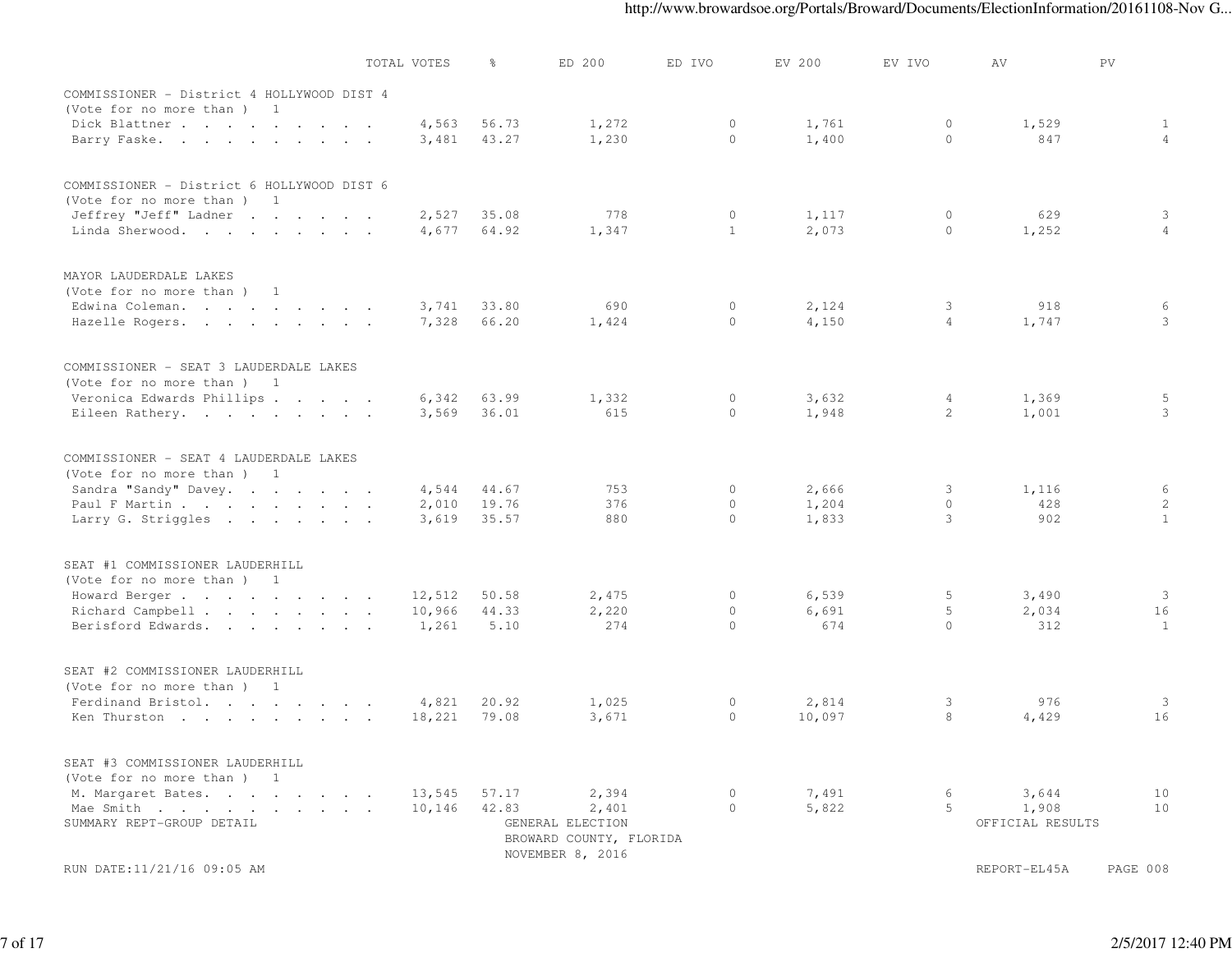|                                                   | TOTAL VOTES | 욲     | ED 200                                                          | ED IVO       | EV 200 | EV IVO       | ΑV               | PV           |
|---------------------------------------------------|-------------|-------|-----------------------------------------------------------------|--------------|--------|--------------|------------------|--------------|
| CITY COMMISSIONER SEAT #1 MARGATE                 |             |       |                                                                 |              |        |              |                  |              |
| (Vote for no more than) 1                         |             |       |                                                                 |              |        |              |                  |              |
| Anthony N. Caggiano                               | 8,530       | 43.15 | 2,786                                                           | $\circ$      | 3,949  | $\circ$      | 1,794            | $\mathbf{1}$ |
| Edward A. DeCristofaro                            | 2,622       | 13.26 | 727                                                             | $\Omega$     | 1,280  | $\Omega$     | 614              | $\mathbf{1}$ |
| Millie Lester                                     | 5,355       | 27.09 | 1,237                                                           | $\mathbf{1}$ | 2,487  | $\circ$      | 1,630            | $\mathbb O$  |
| August Mangeney                                   | 3,261       | 16.50 | 1,133                                                           | $\Omega$     | 1,399  | $\mathbf{1}$ | 728              | $\Omega$     |
|                                                   |             |       |                                                                 |              |        |              |                  |              |
| CITY COMMISSIONER SEAT #2 MARGATE                 |             |       |                                                                 |              |        |              |                  |              |
| (Vote for no more than) 1                         |             |       |                                                                 |              |        |              |                  |              |
| Todd E. Angier.                                   | 4,541       | 22.88 | 1,562                                                           | 1            | 1,949  | $\circ$      | 1,028            | $\mathbf{1}$ |
| Renata Castro                                     | 4,782       | 24.09 | 1,270                                                           | $\Omega$     | 2,444  | $\circ$      | 1,067            | $\mathbf{1}$ |
| Frank S. Messana                                  | 3,919       | 19.75 | 1,143                                                           | $\circ$      | 1,660  | $\circ$      | 1,116            | $\circ$      |
| Arlene R. Schwartz                                | 6,605       | 33.28 | 1,904                                                           | $\Omega$     | 3,089  | $\mathbf{1}$ | 1,611            | $\circ$      |
| COMMISSION - DISTRICT "D" NORTH LAUDERDALE DIST D |             |       |                                                                 |              |        |              |                  |              |
| (Vote for no more than) 1                         |             |       |                                                                 |              |        |              |                  |              |
| Samson Borgelin                                   | 1,226       | 38.96 | 365                                                             | $\circ$      | 685    | $\circ$      | 176              | $\circ$      |
| David G. Hilton                                   | 1,130       | 35.91 | 306                                                             | $\circ$      | 622    | $\circ$      | 202              | $\circ$      |
| Ana M. Ziade                                      | 791         | 25.14 | 169                                                             | $\Omega$     | 433    | $\circ$      | 188              | $\mathbf{1}$ |
|                                                   |             |       |                                                                 |              |        |              |                  |              |
| MAYOR (AT LARGE) PARKLAND                         |             |       |                                                                 |              |        |              |                  |              |
| (Vote for no more than ) 1                        |             |       |                                                                 |              |        |              |                  |              |
| Christine Hunschofsky                             | 10,200      | 76.08 | 1,689                                                           | $\circ$      | 5,974  | $\circ$      | 2,531            | 6            |
| Brian L. Rosaler                                  | 3,207       | 23.92 | 668                                                             | $\Omega$     | 1,711  | $\circ$      | 827              | $\mathbf{1}$ |
| CITY COMMISSION - DISTRICT #3 PARKLAND            |             |       |                                                                 |              |        |              |                  |              |
| (Vote for no more than) 1                         |             |       |                                                                 |              |        |              |                  |              |
| Kenneth Cutler.                                   | 8,971       | 75.14 | 1,631                                                           | $\circ$      | 5,072  | $\circ$      | 2,262            | 6            |
| Geneva Love.                                      | 2,968       | 24.86 | 482                                                             | $\bigcap$    | 1,783  | $\Omega$     | 702              | $\mathbf{1}$ |
| CITY COUNCIL GROUP 3 PLANTATION                   |             |       |                                                                 |              |        |              |                  |              |
| (Vote for no more than) 1                         |             |       |                                                                 |              |        |              |                  |              |
| Ron Jacobs                                        | 21,284      | 61.07 | 5,071                                                           | 1            | 10,718 | 3            | 5,486            | 5            |
| Michael Taussig                                   | 13,568      | 38.93 | 3,730                                                           | $\bigcap$    | 6,117  | $\circ$      | 3,715            | 6            |
| CITY COUNCIL GROUP 4 PLANTATION                   |             |       |                                                                 |              |        |              |                  |              |
| (Vote for no more than) 1                         |             |       |                                                                 |              |        |              |                  |              |
| Mark Hyatt                                        | 18,459      | 51.18 | 5,198                                                           | $\mathbf{1}$ | 9,092  | 1            | 4,160            | 7            |
| Chris P. Zimmerman                                | 17,611      | 48.82 | 4,008                                                           | $\Omega$     | 8,502  | 2            | 5,093            | 6            |
| SUMMARY REPT-GROUP DETAIL                         |             |       | GENERAL ELECTION<br>BROWARD COUNTY, FLORIDA<br>NOVEMBER 8, 2016 |              |        |              | OFFICIAL RESULTS |              |
| RUN DATE:11/21/16 09:05 AM                        |             |       |                                                                 |              |        |              | REPORT-EL45A     | PAGE 009     |
|                                                   | TOTAL VOTES | 응     | ED 200                                                          | ED IVO       | EV 200 | EV IVO       | AV               | PV           |

CITY COUNCIL GROUP 5 PLANTATION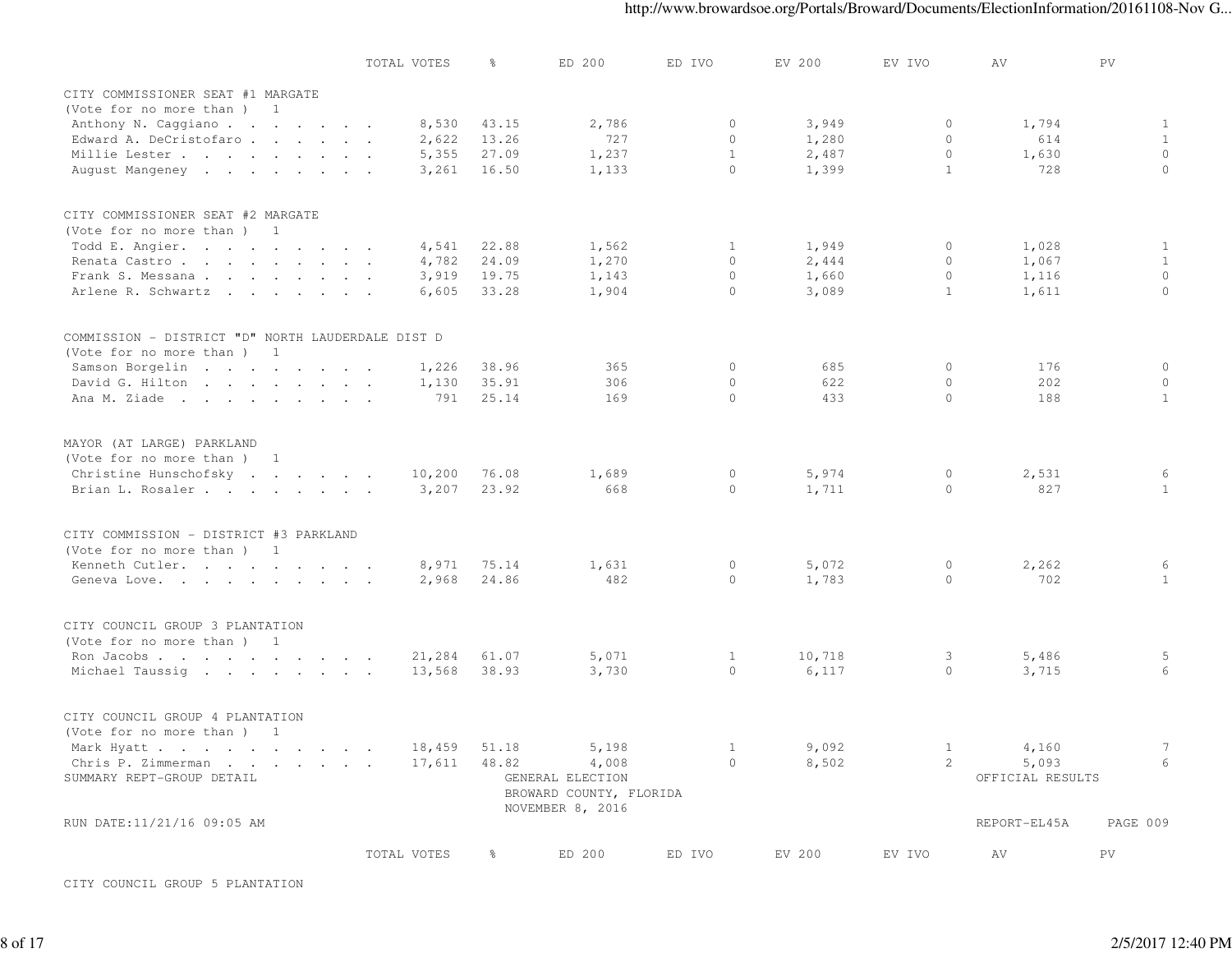| (Vote for no more than ) 1                         |             |               |                                             |              |        |                |                  |                |
|----------------------------------------------------|-------------|---------------|---------------------------------------------|--------------|--------|----------------|------------------|----------------|
| Jerry Fadgen.                                      | 18,088      | 50.64         | 5,138                                       | $\mathbf{1}$ | 8,230  | $\mathbf{1}$   | 4,715            | 3              |
| Robert A. (Docbob) Levy.                           | 17,629      | 49.36         | 3,923                                       | $\Omega$     | 8,948  | $\overline{2}$ | 4,747            | $\circ$        |
| MAYOR POMPANO BEACH                                |             |               |                                             |              |        |                |                  |                |
| (Vote for no more than) 1                          |             |               |                                             |              |        |                |                  |                |
| David Baumwald.                                    | 8,437       | 23.38         | 2,349                                       | $\Omega$     | 3,883  | $\circ$        | 2,199            | 6              |
| Lamar Fisher                                       | 26,128      | 72.39         | 6,081                                       | $\mathbf{0}$ | 13,104 | $\mathbf{2}$   | 6,925            | 16             |
| Predrag Patrick Jovanov.                           | 1,528       | 4.23          | 405                                         | $\cap$       | 743    | $\Omega$       | 379              | $\mathbf{1}$   |
| CITY COMMISSIONER DISTRICT #1 POMPANO BEACH DIST 1 |             |               |                                             |              |        |                |                  |                |
| (Vote for no more than) 1                          |             |               |                                             |              |        |                |                  |                |
| John Cavanaugh.                                    | 1,315       | 14.37         | 303                                         | $\Omega$     | 571    | 0              | 441              | $\circ$        |
| Dawne Richards.                                    | 1,071       | 11.70         | 237                                         | $\Omega$     | 479    | $\Omega$       | 355              | $\circ$        |
| Michael "Mike" Sobel.                              | 4,455       | 48.68         | 1,101                                       | $\Omega$     | 2,100  | $\Omega$       | 1,253            | $\mathbf{1}$   |
| Fred Stacer.                                       | 2,310       | 25.24         | 513                                         | $\circ$      | 1,015  | $\circ$        | 780              | 2              |
| CITY COMMISSIONER DISTRICT #2 POMPANO BEACH DIST 2 |             |               |                                             |              |        |                |                  |                |
| (Vote for no more than ) 1                         |             |               |                                             |              |        |                |                  |                |
| Charlotte Burrie                                   | 3,171       | 55.76         | 1,013                                       | $\Omega$     | 1,453  | $\circ$        | 701              | 4              |
| Thomas Terwilliger                                 | 2,516       | 44.24         | 944                                         | $\Omega$     | 1,144  | $\Omega$       | 427              | $\mathbf{1}$   |
| CITY COMMISSIONER DISTRICT #3 POMPANO BEACH DIST 3 |             |               |                                             |              |        |                |                  |                |
| (Vote for no more than) 1                          |             |               |                                             |              |        |                |                  |                |
| Rex Hardin                                         | 4,229       | 64.87         | 960                                         | $\mathbf{0}$ | 2,103  | $\circ$        | 1,163            | 3              |
| Michael Skversky                                   | 2,290       | 35.13         | 560                                         | $\Omega$     | 1,329  | $\circ$        | 399              | 2              |
| CITY COMMISSIONER DISTRICT #4 POMPANO BEACH DIST 4 |             |               |                                             |              |        |                |                  |                |
| (Vote for no more than) 1                          |             |               |                                             |              |        |                |                  |                |
| Beverly Perkins                                    | 3,167       | 55.88         | 628                                         | $\mathbf{0}$ | 2,009  | $\mathbf{1}$   | 525              | $\overline{4}$ |
| Edward (Ed) W Phillips                             | 2,500       | 44.12         | 436                                         | $\cap$       | 1,444  | $\circ$        | 620              | $\Omega$       |
| CITY COMMISSIONER DISTRICT #5 POMPANO BEACH DIST 5 |             |               |                                             |              |        |                |                  |                |
| (Vote for no more than) 1                          |             |               |                                             |              |        |                |                  |                |
| Daniel P. Diaz.                                    | 3,141       | 40.32         | 913                                         | $\mathbf{0}$ | 1,357  | $\circ$        | 870              | 1              |
| Barry Moss                                         | 4,650       | 59.68         | 1,028                                       | $\Omega$     | 2,025  | $\mathbf{1}$   | 1,593            | 3              |
| SUMMARY REPT-GROUP DETAIL                          |             |               | GENERAL ELECTION<br>BROWARD COUNTY, FLORIDA |              |        |                | OFFICIAL RESULTS |                |
| RUN DATE:11/21/16 09:05 AM                         |             |               | NOVEMBER 8, 2016                            |              |        |                | REPORT-EL45A     | PAGE 010       |
|                                                    | TOTAL VOTES | $\frac{6}{6}$ | ED 200                                      | ED IVO       | EV 200 | EV IVO         | AV               | PV             |
| COUNCIL MEMBER DISTRICT 3 SOUTHWEST RANCHES        |             |               |                                             |              |        |                |                  |                |
| (Vote for no more than) 1                          |             |               |                                             |              |        |                |                  |                |
| Freddy Fisikelli                                   | 2,497       | 73.29         | 571                                         | $\circ$      | 1,242  | $\circ$        | 684              | $\circ$        |
| Barry Neunzig                                      | 910         | 26.71         | 204                                         | $\Omega$     | 463    | $\Omega$       | 243              | $\circ$        |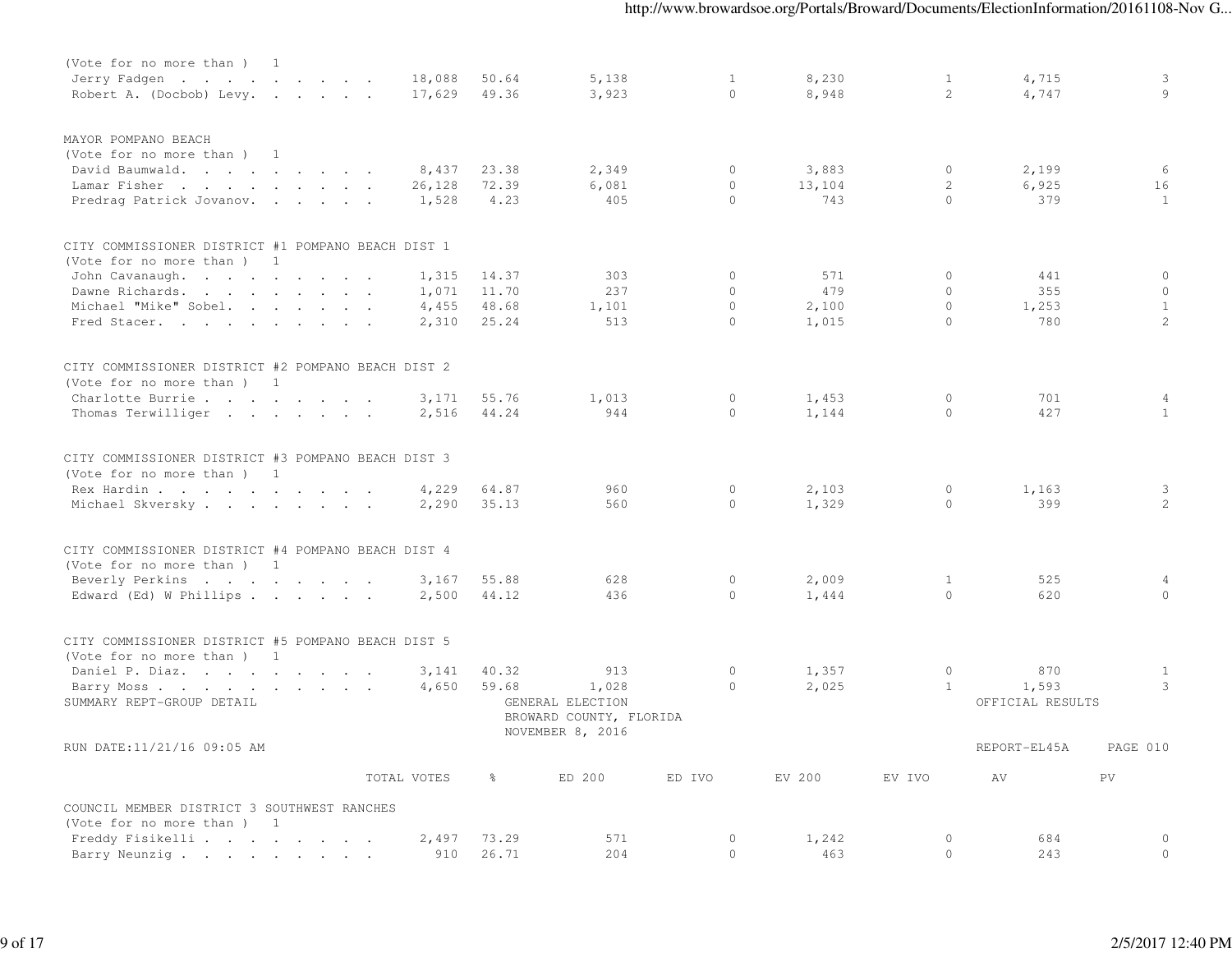| COUNCIL MEMBER DISTRICT 4 SOUTHWEST RANCHES                                                                                        |                                   |       |                                             |              |        |                |                  |                 |
|------------------------------------------------------------------------------------------------------------------------------------|-----------------------------------|-------|---------------------------------------------|--------------|--------|----------------|------------------|-----------------|
| (Vote for no more than )<br>1                                                                                                      |                                   |       |                                             |              |        |                |                  |                 |
| David S. Kuczenski                                                                                                                 | 1,577                             | 49.20 | 404                                         | $\mathbf{0}$ | 754    | $\circ$        | 419              | $\circ$         |
| Denise M. Schroeder                                                                                                                | 1,628                             | 50.80 | 384                                         | $\Omega$     | 818    | $\circ$        | 426              | $\Omega$        |
| COMMISSIONER GROUP "A" SUNRISE                                                                                                     |                                   |       |                                             |              |        |                |                  |                 |
| (Vote for no more than )<br>1                                                                                                      |                                   |       |                                             |              |        |                |                  |                 |
| Vivi Assidon                                                                                                                       | 9,919                             | 29.82 | 2,415                                       | 2            | 5,170  | 1              | 2,327            | 4               |
| Steven J Del Re<br>the contract of the contract of the contract of the contract of the contract of the contract of the contract of | 6, 262                            | 18.83 | 1,372                                       | $\circ$      | 3,836  | $\circ$        | 1,049            | 5               |
| Mark A. Douglas                                                                                                                    | 17,080                            | 51.35 | 3,568                                       | $\circ$      | 9,806  | $\overline{4}$ | 3,690            | 12              |
| CITY COMMISSION DISTRICT #1 TAMARAC DIST 1                                                                                         |                                   |       |                                             |              |        |                |                  |                 |
| (Vote for no more than)<br>-1                                                                                                      |                                   |       |                                             |              |        |                |                  |                 |
| Marlon Bolton                                                                                                                      | 3,547<br>$\overline{\phantom{a}}$ | 58.86 | 978                                         | $\mathbf{0}$ | 1,848  | $\circ$        | 714              | $7\phantom{.0}$ |
| Pamela Bushnell                                                                                                                    | 2,479                             | 41.14 | 700                                         | $\Omega$     | 1,112  | $\circ$        | 666              | $\mathbf{1}$    |
| CITY COMMISSION DISTRICT #3 TAMARAC DIST 3                                                                                         |                                   |       |                                             |              |        |                |                  |                 |
| (Vote for no more than)<br>$\overline{\phantom{1}}$                                                                                |                                   |       |                                             |              |        |                |                  |                 |
| Therese J. (Terri) Andretta<br>$\sim$ $\sim$                                                                                       | 1,400                             | 18.37 | 292                                         | $\circ$      | 633    | $\circ$        | 475              | $\circ$         |
| Melvin Leonard Dubin.                                                                                                              | 1,031                             | 13.53 | 245                                         | $\mathbf{0}$ | 440    | $\mathbf{1}$   | 345              | $\circ$         |
| Julie Fishman                                                                                                                      | 2,779                             | 36.47 | 626                                         | $\mathbf{0}$ | 1,041  | 2              | 1,110            | $\circ$         |
| James A. Franko.                                                                                                                   | 927                               | 12.16 | 330                                         | $\mathbf{1}$ | 373    | $\circ$        | 223              | $\circ$         |
| Gerald Heller                                                                                                                      | 1,208                             | 15.85 | 381                                         | $\Omega$     | 517    | $\circ$        | 310              | $\circ$         |
| Joseph Harry Scimeca, Sr.                                                                                                          | 276                               | 3.62  | 56                                          | $\Omega$     | 114    | $\Omega$       | 106              | $\Omega$        |
| MAYOR WEST PARK                                                                                                                    |                                   |       |                                             |              |        |                |                  |                 |
| (Vote for no more than) 1                                                                                                          |                                   |       |                                             |              |        |                |                  |                 |
| Ronald C Bell                                                                                                                      | 1,884                             | 35.79 | 616                                         | $\circ$      | 819    | $\circ$        | 446              | 3               |
| Eric H. Jones.                                                                                                                     | 3,380                             | 64.21 | 1,159                                       | $\mathbf{0}$ | 1,447  | $\circ$        | 773              | 1               |
| CITY COMMISSIONER SEAT #4 WEST PARK                                                                                                |                                   |       |                                             |              |        |                |                  |                 |
| (Vote for no more than)<br>1                                                                                                       |                                   |       |                                             |              |        |                |                  |                 |
| Felicia Mychele Brunson.                                                                                                           | 2,932                             | 57.38 | 925                                         | $\circ$      | 1,249  | $\circ$        | 756              | 2               |
| Rita "Peaches" Mack                                                                                                                | 2,178                             | 42.62 | 810                                         | $\Omega$     | 921    | $\Omega$       | 447              | $\Omega$        |
| SUMMARY REPT-GROUP DETAIL                                                                                                          |                                   |       | GENERAL ELECTION                            |              |        |                | OFFICIAL RESULTS |                 |
|                                                                                                                                    |                                   |       | BROWARD COUNTY, FLORIDA<br>NOVEMBER 8, 2016 |              |        |                |                  |                 |
| RUN DATE:11/21/16 09:05 AM                                                                                                         |                                   |       |                                             |              |        |                | REPORT-EL45A     | PAGE 011        |
|                                                                                                                                    | TOTAL VOTES                       | ိင    | ED 200                                      | ED IVO       | EV 200 | EV IVO         | AV               | PV              |
| CITY COMMISSIONER SEAT 1 WESTON                                                                                                    |                                   |       |                                             |              |        |                |                  |                 |
| (Vote for no more than )<br>1                                                                                                      |                                   |       |                                             |              |        |                |                  |                 |
| Margaret (Peggy) Brown                                                                                                             | 8,688                             | 35.26 | 1,371                                       | 0            | 5,457  | 0              | 1,858            | 2               |
| Hermes Garcia.<br>the contract of the contract of the contract of                                                                  | 5,784                             | 23.48 | 1,074                                       | $\circ$      | 3,469  | $\circ$        | 1,240            | $\mathbf{1}$    |
| Jonathon Lenett<br>the contract of the contract of the                                                                             | 3,594                             | 14.59 | 549                                         | $\Omega$     | 2,249  | $\circ$        | 796              | $\circ$         |
| Kevin F. Moot                                                                                                                      | 6,572                             | 26.67 | 1,046                                       | $\circ$      | 4,195  | $\circ$        | 1,331            | $\circ$         |

MAYOR WILTON MANORS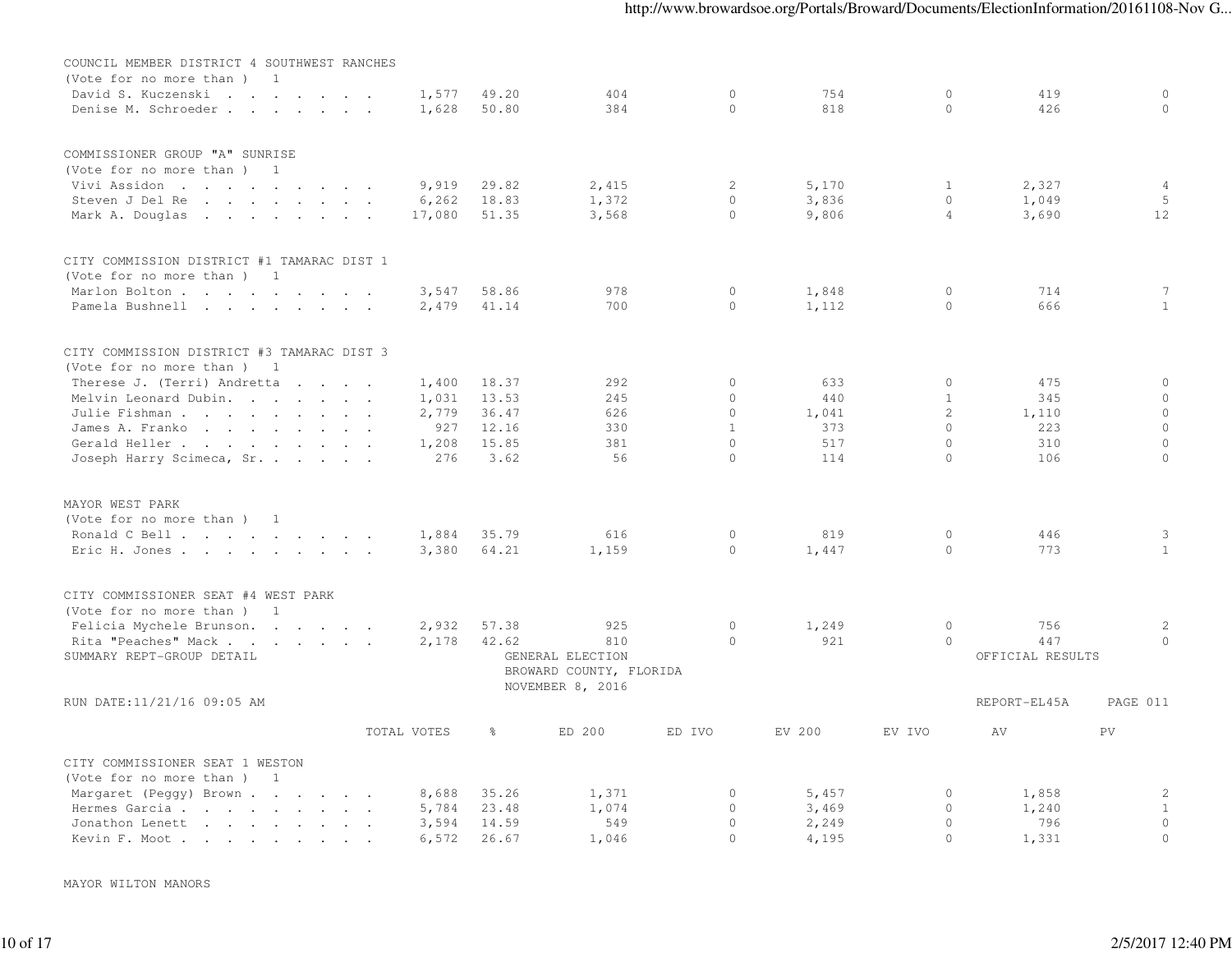| (Vote for no more than ) 1                                                                                                                                                                                                                      |                |  |  |             |               |                                                                 |          |          |         |                  |          |
|-------------------------------------------------------------------------------------------------------------------------------------------------------------------------------------------------------------------------------------------------|----------------|--|--|-------------|---------------|-----------------------------------------------------------------|----------|----------|---------|------------------|----------|
| Boyd Corbin.                                                                                                                                                                                                                                    |                |  |  | 1,700       | 27.42         | 373                                                             | $\circ$  | 1,022    | $\circ$ | 305              | $\circ$  |
| Gary Resnick                                                                                                                                                                                                                                    |                |  |  | 4,500       | 72.58         | 625                                                             | $\circ$  | 2,816    | $\circ$ | 1,059            | $\Omega$ |
| COMMISSIONER WILTON MANORS                                                                                                                                                                                                                      |                |  |  |             |               |                                                                 |          |          |         |                  |          |
| (Vote for no more than) 2                                                                                                                                                                                                                       |                |  |  |             |               |                                                                 |          |          |         |                  |          |
| Julie A. Carson                                                                                                                                                                                                                                 |                |  |  | 2,501       | 28.58         | 395                                                             | $\circ$  | 1,514    | $\circ$ | 592              | $\circ$  |
| Celeste Shank Ellich.                                                                                                                                                                                                                           |                |  |  | 1,027       | 11.73         | 267                                                             | $\circ$  | 548      | $\circ$ | 212              | $\circ$  |
| Thomas L. "Tom" Green                                                                                                                                                                                                                           |                |  |  | 2,848       | 32.54         | 377                                                             | $\circ$  | 1,814    | $\circ$ | 657              | $\circ$  |
| Paul Rolli                                                                                                                                                                                                                                      |                |  |  | 2,376       | 27.15         | 320                                                             | $\Omega$ | 1,488    | $\circ$ | 568              | $\Omega$ |
| CONST AMEND 1 ALL PCTS                                                                                                                                                                                                                          |                |  |  |             |               |                                                                 |          |          |         |                  |          |
| (Vote for no more than)                                                                                                                                                                                                                         | $\overline{1}$ |  |  |             |               |                                                                 |          |          |         |                  |          |
| YES/SI/WI                                                                                                                                                                                                                                       |                |  |  | 398,849     | 52.30         | 92,491                                                          | 20       | 189,628  | 37      | 116,417          | 256      |
| $NO/NO/NON$                                                                                                                                                                                                                                     |                |  |  | 363,828     | 47.70         | 97,800                                                          | 14       | 198,106  | 29      | 67,687           | 192      |
| CONST AMEND 2 ALL PCTS                                                                                                                                                                                                                          |                |  |  |             |               |                                                                 |          |          |         |                  |          |
| (Vote for no more than) 1                                                                                                                                                                                                                       |                |  |  |             |               |                                                                 |          |          |         |                  |          |
| YES/SI/WI                                                                                                                                                                                                                                       |                |  |  | 594,330     | 75.61         | 149,147                                                         | 22       | 301,232  | 50      | 143,511          | 368      |
| $NO/NO/NON$                                                                                                                                                                                                                                     |                |  |  | 191,720     | 24.39         | 47,287                                                          | 14       | 97,138   | 15      | 47,176           | 90       |
|                                                                                                                                                                                                                                                 |                |  |  |             |               |                                                                 |          |          |         |                  |          |
| CONST AMEND 3 ALL PCTS                                                                                                                                                                                                                          |                |  |  |             |               |                                                                 |          |          |         |                  |          |
| (Vote for no more than) 1                                                                                                                                                                                                                       |                |  |  |             |               |                                                                 |          |          |         |                  |          |
| YES/SI/WI<br>the contract of the contract of the contract of the contract of the contract of the contract of the contract of                                                                                                                    |                |  |  | 651,736     | 85.77         | 160,061                                                         | 27       | 332,772  | 58      | 158,443          | 375      |
| $NO/NO/NON$                                                                                                                                                                                                                                     |                |  |  | 108,162     | 14.23         | 27,956                                                          | 8        | 53,975   | 5       | 26,148           | 70       |
| CONST AMEND 5 ALL PCTS                                                                                                                                                                                                                          |                |  |  |             |               |                                                                 |          |          |         |                  |          |
| (Vote for no more than )                                                                                                                                                                                                                        | 1              |  |  |             |               |                                                                 |          |          |         |                  |          |
| YES/SI/WI<br>$\mathcal{L}$ . The contract of the contract of the contract of the contract of the contract of the contract of the contract of the contract of the contract of the contract of the contract of the contract of the contract of th |                |  |  | 610,939     | 81.94         | 147,976                                                         | 26       | 312, 127 | 56      | 150,426          | 328      |
| NO/NO/NON<br>the contract of the contract of the contract of                                                                                                                                                                                    |                |  |  | 134,635     | 18.06         | 36, 154                                                         | 9        | 67,333   | 7       | 31,033           | 99       |
| SUMMARY REPT-GROUP DETAIL                                                                                                                                                                                                                       |                |  |  |             |               | GENERAL ELECTION<br>BROWARD COUNTY, FLORIDA<br>NOVEMBER 8, 2016 |          |          |         | OFFICIAL RESULTS |          |
| RUN DATE:11/21/16 09:05 AM                                                                                                                                                                                                                      |                |  |  |             |               |                                                                 |          |          |         | REPORT-EL45A     | PAGE 012 |
|                                                                                                                                                                                                                                                 |                |  |  | TOTAL VOTES | $\frac{6}{6}$ | ED 200                                                          | ED IVO   | EV 200   | EV IVO  | AV               | PV       |
| BROWARD 1 ALL PCTS                                                                                                                                                                                                                              |                |  |  |             |               |                                                                 |          |          |         |                  |          |
| (Vote for no more than ) 1                                                                                                                                                                                                                      |                |  |  |             |               |                                                                 |          |          |         |                  |          |
| YES/SI/WI                                                                                                                                                                                                                                       |                |  |  | 394,856     | 59.13         | 95,884                                                          | 21       | 205,739  | 38      | 92,939           | 235      |
| $NO/NO/NON$                                                                                                                                                                                                                                     |                |  |  | 272,976     | 40.87         | 68,234                                                          | 12       | 135,715  | 20      | 68,840           | 155      |
|                                                                                                                                                                                                                                                 |                |  |  |             |               |                                                                 |          |          |         |                  |          |
| BROWARD 2 ALL PCTS                                                                                                                                                                                                                              |                |  |  |             |               |                                                                 |          |          |         |                  |          |
| (Vote for no more than) 1                                                                                                                                                                                                                       |                |  |  |             |               |                                                                 |          |          |         |                  |          |
| YES/SI/WI<br>the contract of the contract of the contract of the contract of the contract of the contract of the contract of                                                                                                                    |                |  |  | 397,540     | 59.18         | 97,558                                                          | 20       | 200,888  | 30      | 98,846           | 198      |
| NO/NO/NON<br>the contract of the contract of the contract of the contract of the contract of the contract of the contract of                                                                                                                    |                |  |  | 274,241     | 40.82         | 67,819                                                          | 12       | 140,763  | 26      | 65,432           | 189      |

BROWARD 3 ALL PCTS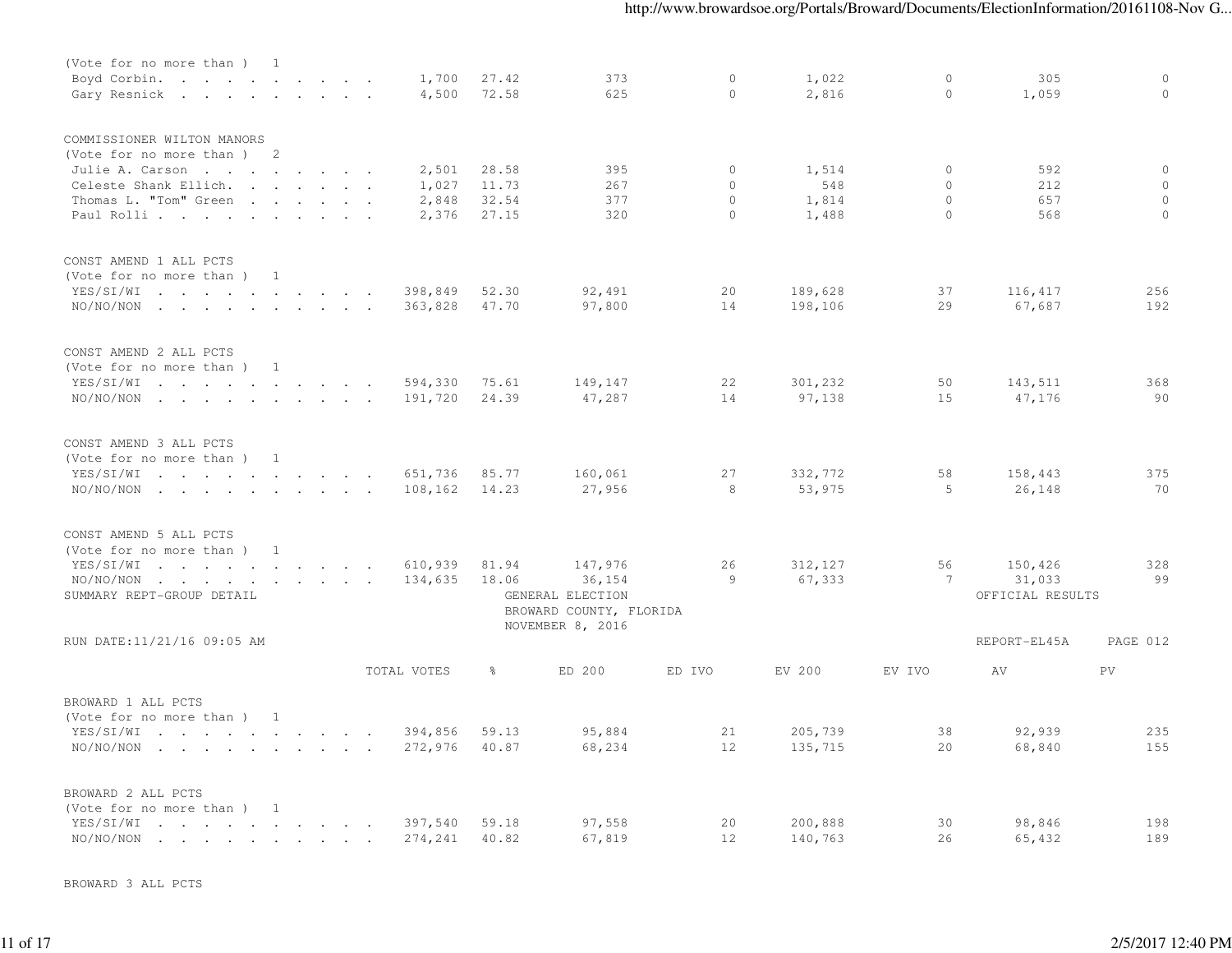| (Vote for no more than) 1<br>YES/SI/WI<br>$NO/NO/NON$                                                            |  |  | 370,930<br>355,021 | 51.10<br>48.90 | 90,987<br>88,098                            | 17<br>19            | 194,893<br>175,180 | 40<br>23                   | 84,748<br>91,531                 | 245<br>170               |
|------------------------------------------------------------------------------------------------------------------|--|--|--------------------|----------------|---------------------------------------------|---------------------|--------------------|----------------------------|----------------------------------|--------------------------|
| BROWARD 4 ALL PCTS<br>(Vote for no more than) 1<br>For The 0.5 Cent Sales Tax.<br>Against The 0.5 Cent Sales Tax |  |  | 272,151<br>440,793 | 38.17<br>61.83 | 63,887<br>111,633                           | 15<br>20            | 141,926<br>220,826 | 35<br>25                   | 66,136<br>108,038                | 152<br>251               |
| COCONUT CREEK 1<br>(Vote for no more than) 1<br>YES/SI/WI<br>$NO/NO/NON$                                         |  |  | 14,286<br>6,659    | 68.21<br>31.79 | 3,351<br>2,029                              | $\circ$<br>$\Omega$ | 7,069<br>3,311     | 2<br>$\Omega$              | 3,864<br>1,318                   | $\circ$<br>$\mathbf{1}$  |
| COCONUT CREEK 2<br>(Vote for no more than) 1<br>YES/SI/WI<br>$NO/NO/NON$                                         |  |  | 16,626<br>3,286    | 83.50<br>16.50 | 4,068<br>993                                | $\circ$<br>$\Omega$ | 8,268<br>1,609     | $\overline{2}$<br>$\Omega$ | 4,287<br>684                     | $\mathbf{1}$<br>$\Omega$ |
| COCONUT CREEK 3<br>(Vote for no more than) 1<br>YES/SI/WI<br>$NO/NO/NON$                                         |  |  | 18,083<br>2,606    | 87.40<br>12.60 | 4,497<br>779                                | $\circ$<br>$\Omega$ | 8,870<br>1,383     | 2<br>$\Omega$              | 4,713<br>444                     | 1<br>$\Omega$            |
| COCONUT CREEK 4<br>(Vote for no more than) 1<br>YES/SI/WI<br>$NO/NO/NON$<br>SUMMARY REPT-GROUP DETAIL            |  |  | 17,908<br>2,709    | 86.86<br>13.14 | 4,389<br>869<br>GENERAL ELECTION            | $\circ$<br>$\Omega$ | 8,819<br>1,374     | 2<br>$\Omega$              | 4,697<br>466<br>OFFICIAL RESULTS | $\mathbf{1}$<br>$\Omega$ |
| RUN DATE:11/21/16 09:05 AM                                                                                       |  |  |                    |                | BROWARD COUNTY, FLORIDA<br>NOVEMBER 8, 2016 |                     |                    |                            | REPORT-EL45A                     | PAGE 013                 |
|                                                                                                                  |  |  | TOTAL VOTES        | 응 $^{\circ}$   | ED 200                                      | ED IVO              | EV 200             | EV IVO                     | AV                               | PV.                      |
| COCONUT CREEK 5<br>(Vote for no more than) 1<br>YES/SI/WI<br>$NO/NO/NON$                                         |  |  | 16,438<br>3,938    | 80.67<br>19.33 | 4,087<br>1,106                              | $\circ$<br>$\circ$  | 8,155<br>1,925     | 2<br>$\circ$               | 4,194<br>906                     | 0<br>$\mathbf{1}$        |
| COCONUT CREEK 6<br>(Vote for no more than) 1<br>YES/SI/WI<br>$NO/NO/NON$                                         |  |  | 15,370<br>5,320    | 74.29<br>25.71 | 3,872<br>1,456                              | $\circ$<br>$\circ$  | 7,584<br>2,612     | 2<br>$\circ$               | 3,912<br>1,251                   | 0<br>$\mathbf{1}$        |
| COCONUT CREEK 7<br>(Vote for no more than) 1<br>YES/SI/WI                                                        |  |  |                    |                | 17,310 84.11 4,193                          | $\overline{0}$      | 8,547              | 2                          | 4,567                            |                          |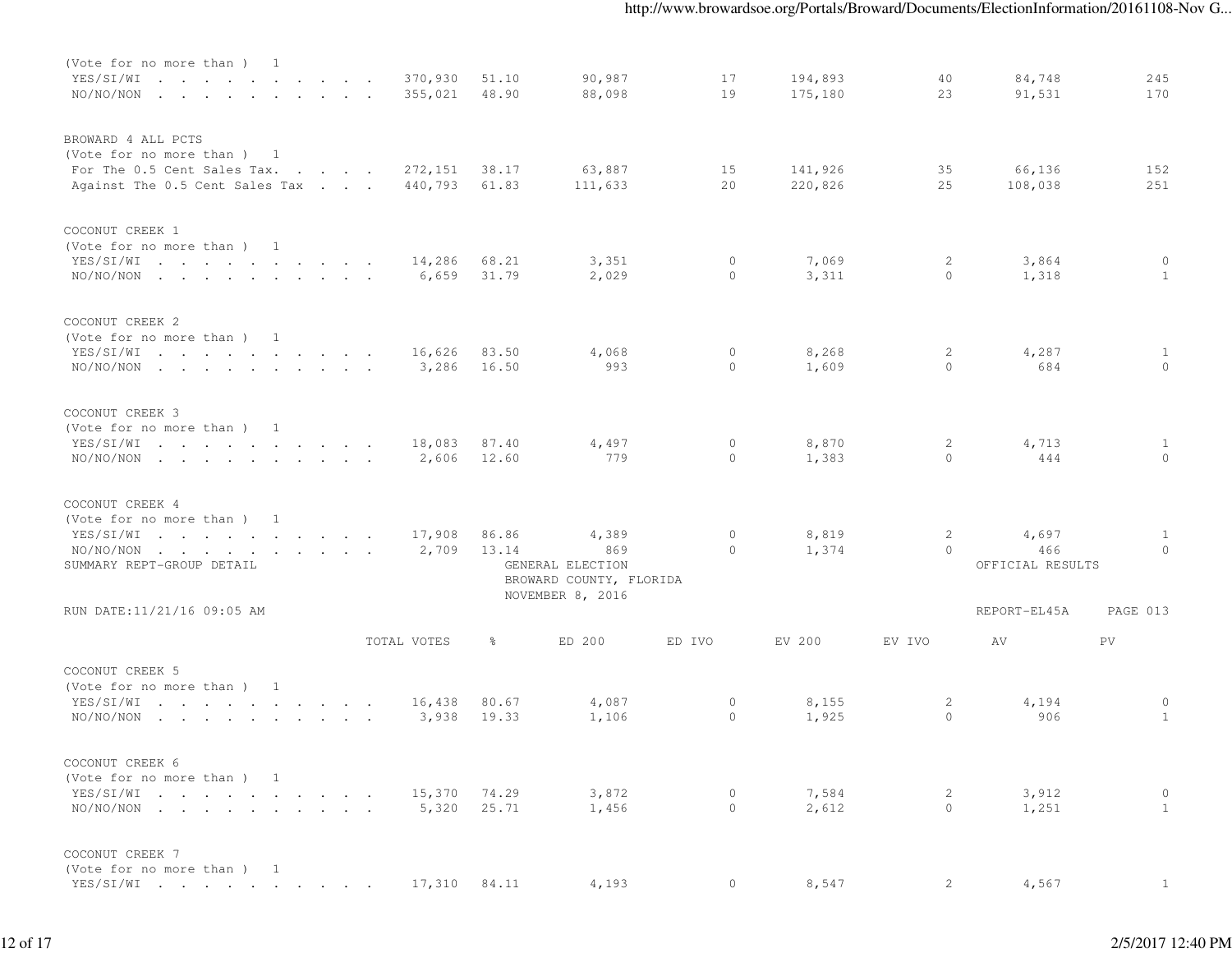| $NO/NO/NON$                                                                                         |  |  |  |                 | 3,270 15.89    | 1,063                                       | $\Omega$            | 1,612          | $\circ$                      | 595                              | $\Omega$                 |
|-----------------------------------------------------------------------------------------------------|--|--|--|-----------------|----------------|---------------------------------------------|---------------------|----------------|------------------------------|----------------------------------|--------------------------|
| COCONUT CREEK 8<br>(Vote for no more than) 1<br>YES/SI/WI<br>$NO/NO/NON$                            |  |  |  | 15,310<br>4,932 | 75.63<br>24.37 | 3,863<br>1,334                              | $\circ$<br>$\Omega$ | 7,635<br>2,348 | $\mathbf{1}$<br>1            | 3,810<br>1,249                   | $\mathbf{1}$<br>$\Omega$ |
| COCONUT CREEK 9<br>(Vote for no more than) 1<br>YES/SI/WI<br>$NO/NO/NON$                            |  |  |  | 13,818<br>5,958 | 69.87<br>30.13 | 3,504<br>1,569                              | $\circ$<br>$\circ$  | 6,879<br>2,893 | 1<br>1                       | 3,433<br>1,495                   | $\mathbf{1}$<br>$\Omega$ |
| COCONUT CREEK 10<br>(Vote for no more than) 1<br>YES/SI/WI<br>$NO/NO/NON$                           |  |  |  | 11,463<br>8,474 | 57.50<br>42.50 | 2,932<br>2,224                              | $\circ$<br>$\circ$  | 5,630<br>4,177 | $\overline{2}$<br>$\circ$    | 2,899<br>2,072                   | $\circ$<br>$\mathbf{1}$  |
| COCONUT CREEK 11<br>(Vote for no more than) 1<br>YES/SI/WI<br>$NO/NO/NON$                           |  |  |  | 13,300<br>6,730 | 66.40<br>33.60 | 3,280<br>1,832                              | $\circ$<br>$\Omega$ | 6,561<br>3,333 | $\mathbf{1}$<br>$\mathbf{1}$ | 3,458<br>1,564                   | $\circ$<br>$\Omega$      |
| COOPER CITY 1<br>(Vote for no more than) 1<br>YES/SI/WI<br>$NO/NO/NON$<br>SUMMARY REPT-GROUP DETAIL |  |  |  | 13,757<br>1,822 | 88.30<br>11.70 | 3,891<br>593<br>GENERAL ELECTION            | 3<br>$\overline{1}$ | 6,410<br>887   | $\circ$<br>$\circ$           | 3,448<br>340<br>OFFICIAL RESULTS | 5<br>$\mathbf{1}$        |
| RUN DATE:11/21/16 09:05 AM                                                                          |  |  |  |                 |                | BROWARD COUNTY, FLORIDA<br>NOVEMBER 8, 2016 |                     |                |                              | REPORT-EL45A                     | PAGE 014                 |
|                                                                                                     |  |  |  | TOTAL VOTES     | ိ              | ED 200                                      | ED IVO              | EV 200         | EV IVO                       | AV                               | PV.                      |
| COOPER CITY 2<br>(Vote for no more than) 1<br>YES/SI/WI<br>$NO/NO/NON$                              |  |  |  | 13,800<br>1,469 | 90.38<br>9.62  | 3,894<br>494                                | 4<br>$\Omega$       | 6,445<br>690   | $\circ$<br>$\circ$           | 3,452<br>284                     | 5<br>$\overline{1}$      |
| COOPER CITY 3<br>(Vote for no more than ) 1<br>YES/SI/WI<br>$NO/NO/NON$                             |  |  |  | 12,772<br>2,061 | 86.11<br>13.89 | 3,590<br>645                                | 2<br>$\overline{2}$ | 5,953<br>975   | 0<br>$\circ$                 | 3,222<br>438                     | 5<br>1                   |
| COOPER CITY 4<br>(Vote for no more than) 1<br>YES/SI/WI<br>NO/NO/NON                                |  |  |  | 13,268<br>1,760 | 88.29<br>11.71 | 3,720<br>596                                | 3<br>$\overline{1}$ | 6,159<br>851   | $\circ$<br>$\circ$           | 3,381<br>311                     | 5<br>1                   |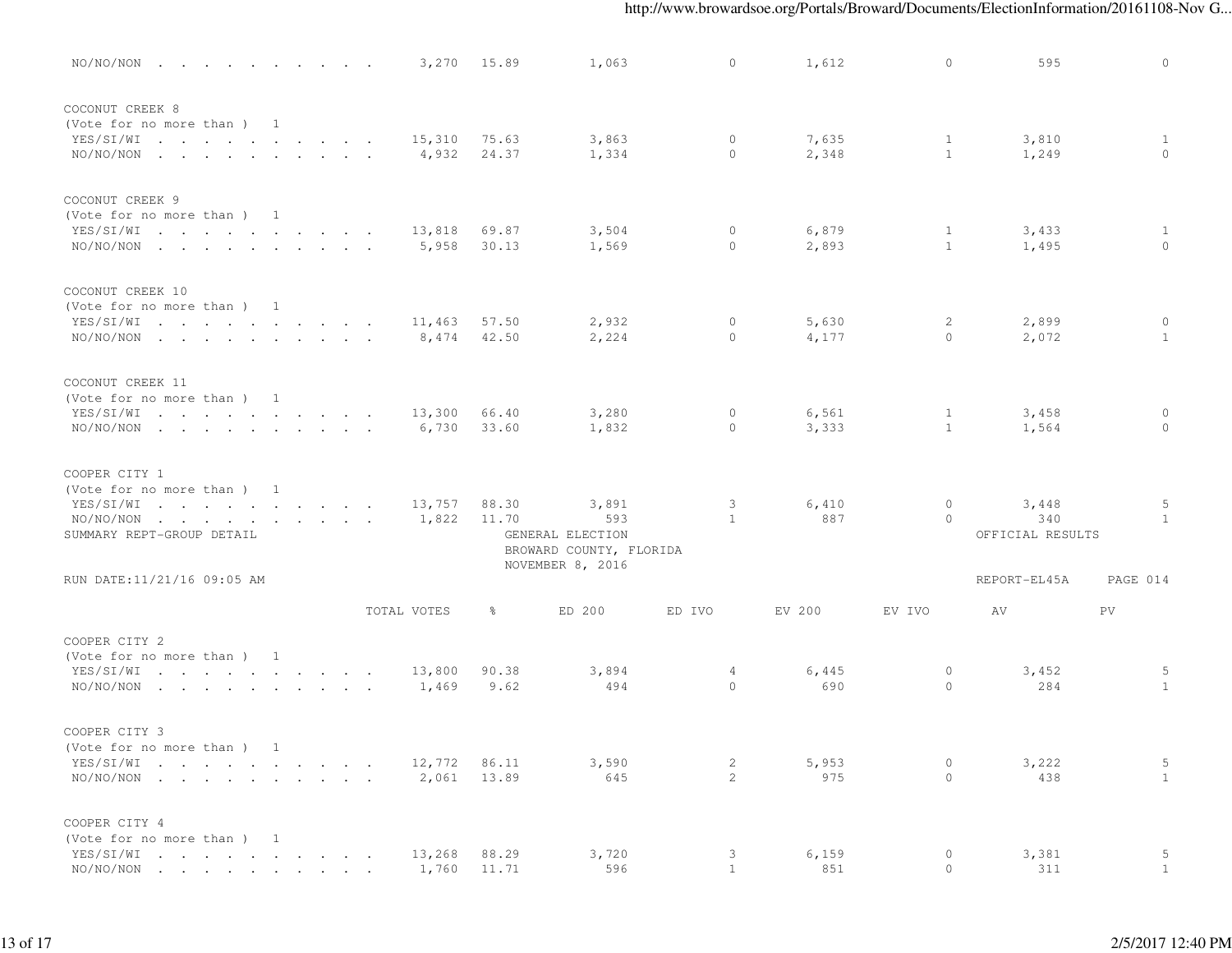| COOPER CITY 5<br>(Vote for no more than ) 1<br>YES/SI/WI                                                                               |               |               |                 | 87.40 | 3,759                                              | 3              |              | $\circ$  | 3,377                   | 6               |
|----------------------------------------------------------------------------------------------------------------------------------------|---------------|---------------|-----------------|-------|----------------------------------------------------|----------------|--------------|----------|-------------------------|-----------------|
| $NO/NO/NON$                                                                                                                            |               |               | 13,388<br>1,930 | 12.60 | 635                                                | $\mathbf{1}$   | 6,243<br>898 | $\Omega$ | 396                     | $\Omega$        |
| COOPER CITY 6<br>(Vote for no more than ) 1                                                                                            |               |               |                 |       |                                                    |                |              |          |                         |                 |
| YES/SI/WI                                                                                                                              |               |               | 10,223          | 68.14 | 2,842                                              | 3              | 4,788        | $\circ$  | 2,588                   | 2               |
| $NO/NO/NON$                                                                                                                            | $\sim$ $\sim$ | $\sim$ $\sim$ | 4,779           | 31.86 | 1,437                                              | $\mathbf{1}$   | 2,206        | $\circ$  | 1,132                   | 3               |
| COOPER CITY 7                                                                                                                          |               |               |                 |       |                                                    |                |              |          |                         |                 |
| (Vote for no more than) 1                                                                                                              |               |               |                 |       |                                                    |                |              |          |                         |                 |
| YES/SI/WI                                                                                                                              |               |               | 13,534          | 88.56 | 3,798                                              | 3              | 6,307        | $\circ$  | 3,421                   | 5               |
| $NO/NO/NON$                                                                                                                            |               |               | 1,749           | 11.44 | 568                                                | $\mathbf{1}$   | 835          | $\circ$  | 344                     | 1               |
| COOPER CITY 8                                                                                                                          |               |               |                 |       |                                                    |                |              |          |                         |                 |
| (Vote for no more than) 1                                                                                                              |               |               |                 |       |                                                    |                |              |          |                         |                 |
| YES/SI/WI                                                                                                                              |               |               | 13,663          | 88.93 | 3,825                                              | 2              | 6,396        | $\circ$  | 3,435                   | 5               |
| $NO/NO/NON$                                                                                                                            |               |               | 1,700           | 11.07 | 560                                                | $\overline{2}$ | 786          | $\Omega$ | 351                     | $\mathbf{1}$    |
| COOPER CITY 9                                                                                                                          |               |               |                 |       |                                                    |                |              |          |                         |                 |
| (Vote for no more than) 1                                                                                                              |               |               |                 |       |                                                    |                |              |          |                         |                 |
| YES/SI/WI                                                                                                                              |               |               | 14,203          | 90.91 | 3,995                                              | 3              | 6,651        | $\circ$  | 3,549                   | 5               |
| NO/NO/NON<br>. The contract of the contract of the contract of the contract of $\mathcal{A}$<br>SUMMARY REPT-GROUP DETAIL              |               |               | 1,421           | 9.09  | 485<br>GENERAL ELECTION<br>BROWARD COUNTY, FLORIDA | $\mathbf{1}$   | 653          | $\circ$  | 282<br>OFFICIAL RESULTS | $\Omega$        |
|                                                                                                                                        |               |               |                 |       | NOVEMBER 8, 2016                                   |                |              |          |                         |                 |
| RUN DATE:11/21/16 09:05 AM                                                                                                             |               |               |                 |       |                                                    |                |              |          | REPORT-EL45A            | PAGE 015        |
|                                                                                                                                        |               |               | TOTAL VOTES     | ႜ     | ED 200                                             | ED IVO         | EV 200       | EV IVO   | AV                      | <b>PV</b>       |
| DANIA BEACH 1<br>(Vote for no more than) 1                                                                                             |               |               |                 |       |                                                    |                |              |          |                         |                 |
| YES/SI/WI                                                                                                                              |               |               | 7,696           | 77.16 | 2,768                                              | $\circ$        | 2,736        | $\circ$  | 2,185                   | $7\phantom{.0}$ |
| $NO/NO/NON$                                                                                                                            |               |               | 2,278           | 22.84 | 869                                                | $\circ$        | 830          | $\circ$  | 578                     | $\mathbf{1}$    |
| DANIA BEACH 2                                                                                                                          |               |               |                 |       |                                                    |                |              |          |                         |                 |
| (Vote for no more than) 1                                                                                                              |               |               |                 |       |                                                    |                |              |          |                         |                 |
| YES/SI/WI                                                                                                                              |               |               | 6,851           | 67.72 | 2,560                                              | $\circ$        | 2,505        | $\circ$  | 1,779                   | $7\phantom{.0}$ |
| $NO/NO/NON$                                                                                                                            |               |               | 3,266           | 32.28 | 1,149                                              | $\circ$        | 1,119        | $\circ$  | 998                     | $\Omega$        |
| DANIA BEACH 3                                                                                                                          |               |               |                 |       |                                                    |                |              |          |                         |                 |
| (Vote for no more than ) 1                                                                                                             |               |               |                 |       |                                                    |                |              |          |                         |                 |
| YES/SI/WI<br>the contract of the contract of the contract of the contract of the contract of the contract of the contract of<br>$\sim$ |               |               | 4,014           | 40.30 | 1,545                                              | $\circ$        | 1,500        | $\circ$  | 964                     | 5               |
| NO/NO/NON<br>the contract of the contract of the contract of the contract of the contract of                                           |               |               | 5,946           | 59.70 | 2,090                                              | $\circ$        | 2,034        | $\circ$  | 1,820                   | 2               |

DANIA BEACH 4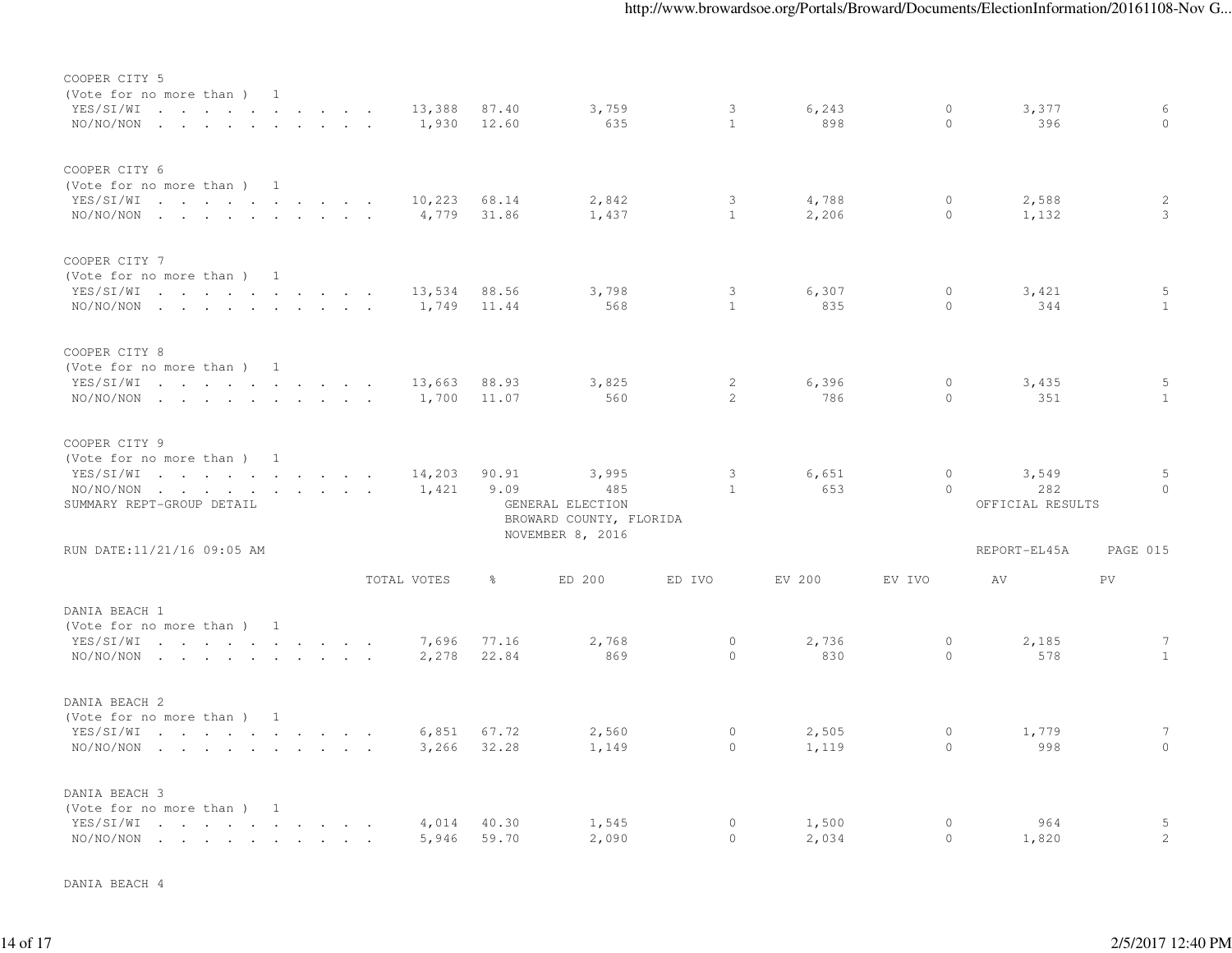| (Vote for no more than) 1<br>YES/SI/WI<br>NO/NO/NON                                                  | the contract of the contract of the contract of the contract of the contract of the contract of the contract of<br>the contract of the contract of the contract of the contract of the contract of the contract of the contract of |  |  |             | 7,501<br>2,431 | 75.52<br>24.48 | 2,710<br>911                                                  | $\mathbf{0}$<br>$\mathbf{0}$ | 2,640<br>884   | $\circ$<br>$\circ$ | 2,146<br>634                     | 5<br>2             |
|------------------------------------------------------------------------------------------------------|------------------------------------------------------------------------------------------------------------------------------------------------------------------------------------------------------------------------------------|--|--|-------------|----------------|----------------|---------------------------------------------------------------|------------------------------|----------------|--------------------|----------------------------------|--------------------|
| DANIA BEACH 5<br>(Vote for no more than) 1<br>YES/SI/WI<br>$NO/NO/NON$                               |                                                                                                                                                                                                                                    |  |  |             | 7,927<br>2,293 | 77.56<br>22.44 | 2,855<br>901                                                  | $\circ$<br>$\circ$           | 2,760<br>835   | $\circ$<br>$\circ$ | 2,307<br>555                     | 5<br>2             |
| DANIA BEACH 6<br>(Vote for no more than) 1<br>YES/SI/WI<br>$NO/NO/NON$                               |                                                                                                                                                                                                                                    |  |  |             | 5,601<br>4,493 | 55.49<br>44.51 | 2,105<br>1,614                                                | $\circ$<br>$\circ$           | 2,025<br>1,506 | 0<br>$\circ$       | 1,466<br>1,371                   | -5<br>2            |
| DANIA BEACH 7<br>(Vote for no more than) 1<br>YES/SI/WI<br>$NO/NO/NON$                               |                                                                                                                                                                                                                                    |  |  |             | 6,260<br>3,467 | 64.36<br>35.64 | 2,366<br>1,230                                                | $\circ$<br>$\circ$           | 2,198<br>1,181 | $\circ$<br>$\circ$ | 1,692<br>1,053                   | 4<br>3             |
| DANIA BEACH 8<br>(Vote for no more than ) 1<br>YES/SI/WI<br>$NO/NO/NON$<br>SUMMARY REPT-GROUP DETAIL | the contract of the contract of the contract of the contract of the contract of the contract of the contract of                                                                                                                    |  |  |             | 3,977<br>5,843 | 40.50<br>59.50 | 1,604<br>2,026<br>GENERAL ELECTION<br>BROWARD COUNTY, FLORIDA | $\circ$<br>$\mathbf{0}$      | 1,437<br>1,948 | $\circ$<br>$\circ$ | 932<br>1,866<br>OFFICIAL RESULTS | 4<br>3             |
| RUN DATE:11/21/16 09:05 AM                                                                           |                                                                                                                                                                                                                                    |  |  |             |                |                | NOVEMBER 8, 2016                                              |                              |                |                    | REPORT-EL45A                     | PAGE 016           |
|                                                                                                      |                                                                                                                                                                                                                                    |  |  | TOTAL VOTES |                | ွေ             | ED 200                                                        | ED IVO                       | EV 200         | EV IVO             | AV                               | PV                 |
| DANIA BEACH 9<br>(Vote for no more than) 1<br>YES/SI/WI<br>$NO/NO/NON$                               | the contract of the contract of the contract of the contract of the contract of the contract of the contract of                                                                                                                    |  |  |             | 6,835<br>2,724 | 71.50<br>28.50 | 2,459<br>1,087                                                | $\circ$<br>$\mathbf{0}$      | 2,378<br>938   | $\circ$<br>$\circ$ | 1,995<br>695                     | $\mathcal{E}$<br>4 |
| DANIA BEACH 10<br>(Vote for no more than) 1<br>YES/SI/WI<br>$NO/NO/NON$                              | the contract of the contract of the contract of the contract of the contract of the contract of the contract of                                                                                                                    |  |  |             | 8,254<br>1,913 | 81.18<br>18.82 | 2,940<br>807                                                  | $\circ$<br>$\circ$           | 2,840<br>714   | $\circ$<br>$\circ$ | 2,468<br>391                     | 6<br>$\mathbf{1}$  |
| LAUDERDALE LAKES 1<br>(Vote for no more than ) 1<br>YES/SI/WI<br>$NO/NO/NON$                         |                                                                                                                                                                                                                                    |  |  |             | 7,620<br>2,184 | 77.72<br>22.28 | 1,456<br>398                                                  | $\circ$<br>$\circ$           | 4,290<br>1,258 | 3<br>3             | 1,865<br>524                     | 6<br>1             |
| LAUDERDALE LAKES 2<br>(Vote for no more than ) 1<br>YES/SI/WI                                        |                                                                                                                                                                                                                                    |  |  |             | 5,971 64.94    |                | 1,150                                                         | $\overline{0}$               | 3,322          | 2                  | 1,492                            | 5                  |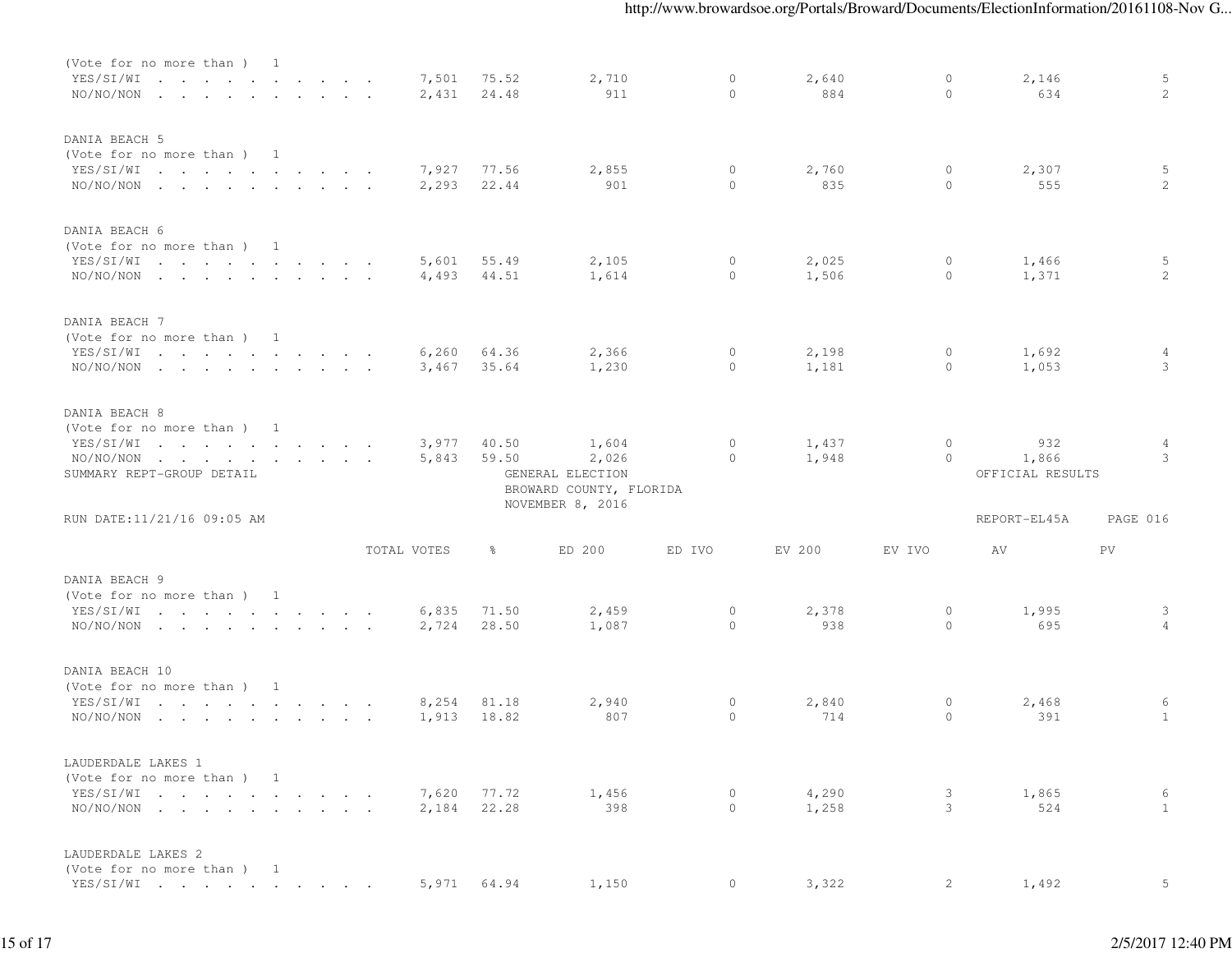| $NO/NO/NON$                                                                  |             | 3,224           | 35.06          | 592                                         | $\circ$             | 1,861          | 4              | 765              | $\mathbf{2}^{\prime}$ |
|------------------------------------------------------------------------------|-------------|-----------------|----------------|---------------------------------------------|---------------------|----------------|----------------|------------------|-----------------------|
| LAUDERDALE LAKES 3<br>(Vote for no more than ) 1<br>YES/SI/WI<br>$NO/NO/NON$ |             | 7,080<br>2,181  | 76.45<br>23.55 | 1,367<br>405                                | $\circ$<br>$\circ$  | 3,950<br>1,244 | 4<br>2         | 1,754<br>528     | 5<br>$\overline{2}$   |
| LAUDERDALE LAKES 4<br>(Vote for no more than) 1<br>YES/SI/WI                 |             | 5,978           | 65.53          | 1,203                                       | $\circ$             | 3,269          | 3              | 1,497            | 6                     |
| $NO/NO/NON$                                                                  |             | 3,144           | 34.47          | 542                                         | $\circ$             | 1,853          | 2              | 746              | 1                     |
| LAUDERDALE LAKES 5<br>(Vote for no more than) 1<br>YES/SI/WI                 |             | 7,040           | 76.14          | 1,356                                       | $\circ$             | 3,921          | 3              | 1,755            | 5                     |
| $NO/NO/NON$                                                                  |             | 2,206           | 23.86          | 408                                         | $\circ$             | 1,276          | 2              | 518              | $\overline{2}$        |
| LAUDERDALE LAKES 6<br>(Vote for no more than) 1                              |             |                 |                |                                             |                     |                |                |                  |                       |
| YES/SI/WI<br>$NO/NO/NON$                                                     |             | 7,338<br>1,969  | 78.84<br>21.16 | 1,416<br>347                                | $\circ$<br>$\Omega$ | 4,086<br>1,149 | 3<br>2         | 1,826<br>471     | 7<br>$\Omega$         |
| SUMMARY REPT-GROUP DETAIL                                                    |             |                 |                | GENERAL ELECTION<br>BROWARD COUNTY, FLORIDA |                     |                |                | OFFICIAL RESULTS |                       |
| RUN DATE:11/21/16 09:05 AM                                                   |             |                 |                | NOVEMBER 8, 2016                            |                     |                |                | REPORT-EL45A     | PAGE 017              |
|                                                                              | TOTAL VOTES |                 | ွေ             | ED 200                                      | ED IVO              | EV 200         | EV IVO         | AV               | PV                    |
| LAUDERHILL<br>(Vote for no more than ) 1                                     |             |                 |                |                                             |                     |                |                |                  |                       |
| For/A favor/Pou<br>Against/En contra/Kont                                    |             | 14,731<br>9,030 | 62.00<br>38.00 | 3,193<br>1,566                              | $\circ$<br>$\circ$  | 8,192<br>5,263 | 10<br>3        | 3,327<br>2,189   | 9<br>9                |
| NORTH LAUDERDALE<br>(Vote for no more than ) 1                               |             |                 |                |                                             |                     |                |                |                  |                       |
| YES/SI/WI<br>$NO/NO/NON$                                                     |             | 8,568           | 69.23          | 2,188                                       | $\mathbf{0}$        | 4,817          | 2              | 1,557            | 4                     |
|                                                                              |             | 3,809           | 30.77          | 986                                         | $\circ$             | 2,105          | $\mathbf{1}$   | 717              | $\circ$               |
| PLANTATION 1                                                                 |             |                 |                |                                             |                     |                |                |                  |                       |
| (Vote for no more than) 1                                                    |             |                 |                |                                             |                     |                |                |                  |                       |
| Yes - For Bonds Si - A favor de                                              |             | 23,241          | 59.56          | 5,615                                       | 2                   | 11,498         | 4              | 6,116            | 6                     |
| No - Against Bonds No - En Cont                                              |             | 15,781          | 40.44          | 4,211                                       | $\circ$             | 7,419          | $\circ$        | 4,143            | 8                     |
| PLANTATION 2                                                                 |             |                 |                |                                             |                     |                |                |                  |                       |
| (Vote for no more than ) 1<br>Yes - For Bonds Si - A favor de                |             | 22,685          | 58.18          | 5,578                                       | $\mathbf{1}$        | 11,396         | $\overline{c}$ | 5,701            | $7\phantom{.0}$       |